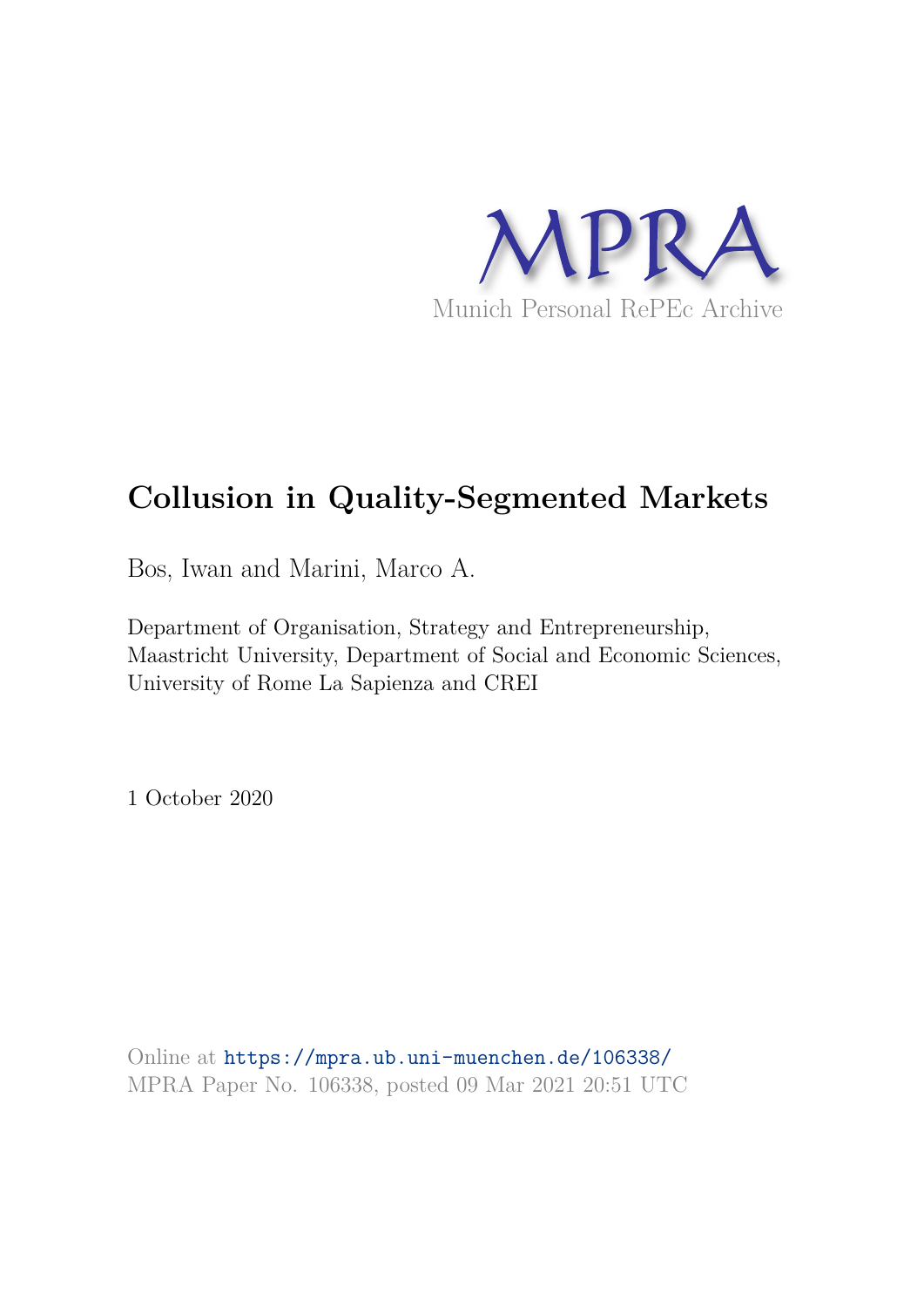## Collusion in Quality-Segmented Markets

Iwan  $Bos^{\dagger}$  Marco A. Marini<sup>‡</sup>

October 2020

#### Abstract

This paper analyzes price collusion in a repeated game with two submarkets; a standard and a premium quality segment. Within this setting, we study four types of price-Öxing agreement: (i) a segment-wide cartel in the premium submarket only, (ii) a segment-wide cartel in the standard submarket only, (iii) two segment-wide cartels, and (iv) an industry-wide cartel. We present a complete characterization of the collusive pricing equilibrium and examine the corresponding effect on market shares and welfare. Partial cartels operating in a sufficiently large segment lose market share and the industry-wide cartel prefers to maintain market shares at pre-collusive levels. The impact on consumer and social welfare critically depends on the cost of producing quality. Moreover, given that there is a cartel, more collusion can be beneficial for society as a whole.

Keywords: Partial Cartels, Price Collusion, Market Segmentation, Vertical Differentiation.

JEL Classification:  $D_4$ ,  $L1$ .

We appreciate the comments of and discussions with David Collie, Luis Corchón, Jean Gabszewicz, Andrey Minaev, Riccardo Saulle, Attila Tasnádi, Jacques-François Thisse and participants at the Oligo Workshop in Nottingham. All opinions and errors are ours alone.

<sup>&</sup>lt;sup>†</sup>Iwan Bos, Department of Organisation, Strategy and Entrepreneurship, Maastricht University. E-mail: i.bos@maastrichtuniversity.nl.

<sup>&</sup>lt;sup>‡</sup>University of Rome La Sapienza and CREI. Mailing Address: Department of Social and Economic Sciences, Piazzale Aldo Moro, 5, 00185, Rome, Italy. Email: marco.marini@uniroma1.it.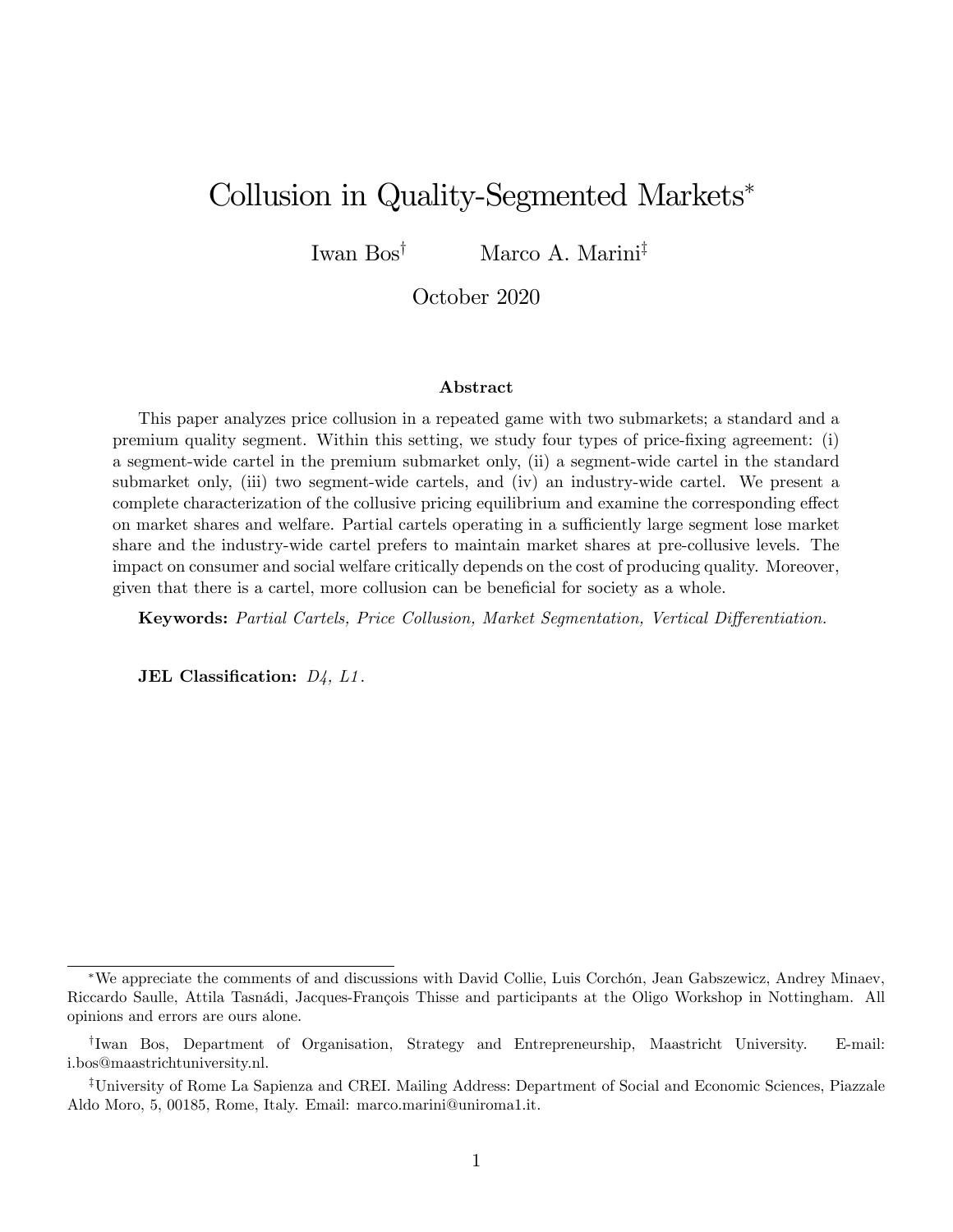## 1 Introduction

Virtually all markets can be segmented by product variety or customer group. In principle there are many segmentation dimensions, but perhaps the most common one is (perceived) *quality*. Quality submarkets emerge due to factors on both the demand and the supply side. On the demand side, differences exist in the ability and willingness to pay for product quality. On the supply side, there are typically larger costs associated with the production of higher quality goods and services. The presence of such quality segments has a nontrivial effect on firms' strategies and on pricing in particular.

The purpose of this paper is to examine price collusion in quality-segmented markets. We do so by studying a price-setting supergame with two quality submarkets; a standard and a premium segment. It is assumed that products within each segment are perfect substitutes and that they are differentiated across segments. In the spirit of Mussa and Rosen (1978), Gabszewicz and Thisse (1979) and Shaked and Sutton (1982), consumers have heterogeneous valuations for quality and buy from the firm with the best value proposition. Within this setting, we consider four types of price-fixing agreement: (i) a segmentwide cartel in the premium submarket only, (ii) a segment-wide cartel in the standard submarket only, (iii) two segment-wide cartels, one in each submarket, and (iv) an industry-wide cartel.

It is worth noting that these scenarios have been observed in (antitrust) practice. For example, a recent German coffee roaster cartel consisted exclusively of premium brands and faced competition from lower quality private labels (e.g., store brands of Aldi and Lidl).<sup>1</sup> During the interwar period, an incomplete Swiss dyestuff export cartel competed with inferior quality rivals from other countries.<sup>2</sup> By contrast, a French yogurt cartel Öxed prices of supermarket own-brand yogurt, but premium producers like Danone did not participate in the collusive agreement.<sup>3</sup> As yet another example, a German sausage cartel spanned a large part of the market and included both private label and premium brands.<sup>4</sup>

With this in mind, we employ our model to address questions such as: what does optimal segmentwide collusion look like? How does price-fixing affect the market share of the quality-segments? What are the welfare implications of the different types of price conspiracies? Is a cartel in a premium segment more or less detrimental to consumers and society at large than a cartel in a standard quality segment?

We begin our analysis by providing a complete characterization of the collusive price equilibrium for all four scenarios. Each partial coalition is shown to be capable of sustaining the joint profit maximum, whereas the industry-wide cartel charges monopoly prices only when its members are sufficiently patient.

<sup>&</sup>lt;sup>1</sup>See Hasnas and Wey  $(2015)$ .

<sup>2</sup>See Schmitt and Weder (1998) for a detailed description of this cartel.

<sup>3</sup>See Bonnet and Bouamra-Mechemache (2019).

 $4$ See Hasnas and Wey (2015). The grocery examples are appealing because there typically is a clear difference between the (perceived) quality of the private label products and the premium brands. However, our analysis is not limited to such situations and effectively applies to any industry with distinct quality segments. Moreover, it also applies to cases of tacit collusion. For instance, even though there was no explicit cartel case, there is evidence of price collusion between two premium ice cream brands, Ben & Jerry's and Häagen-Dazs, for the year 2013. See Sullivan (2017).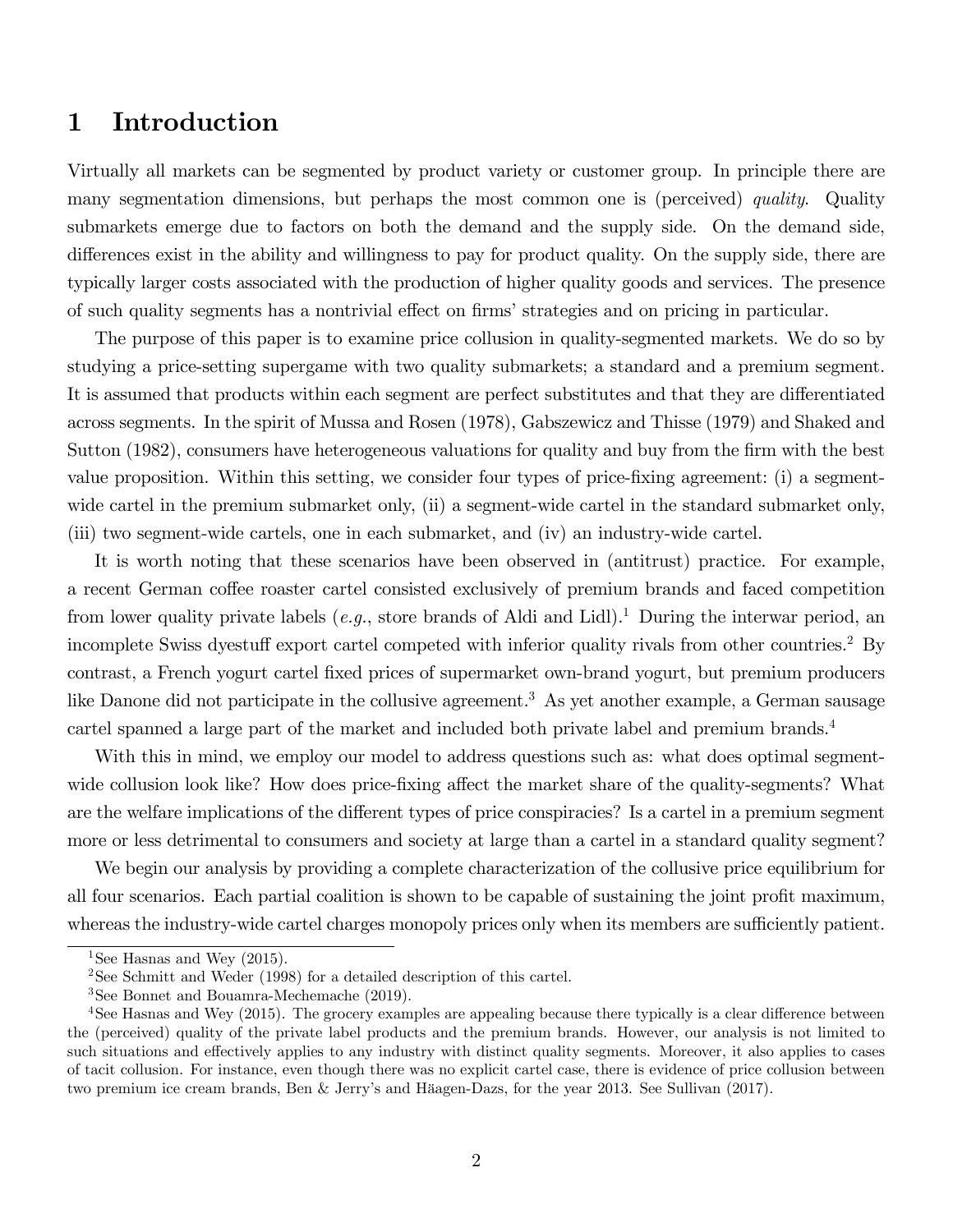Cartel prices are increasing with the inclusiveness of the coalition. That is, prices are higher when collusion spans the whole market and the industry-wide cartel sets (weakly) higher prices compared to when there are two segment-wide partial cartels. The latter is driven by the fact that the all-inclusive cartel internalizes the pricing externality across segments.

These collusive equilibria have an impact on the market share distribution. If there is a single segment-wide cartel, then there is a net movement of customers to the non-collusive segment. With two partial cartels, the change in segment size effectively depends on the competitive market share. If a segment is sufficiently small absent collusion, then cartel prices are set such that its sales share increases (and vice versa). The all-inclusive cartel prefers to maintain market shares at pre-collusive levels, which requires prices to rise more in the premium segment. It is noteworthy that such a market division rule has been frequently observed in antitrust practice.<sup>5</sup> Also, we have assumed such an allocation scheme in Bos and Marini (2019), whereas here it emerges endogenously.

As to welfare, we delineate two distinct effects: a market size effect and a market share effect. The market size effect is the change in welfare that comes from buyers leaving the market. Part of the consumers in the standard segment derive little value from quality and they may no longer buy the product when its price increases. This market size effect is therefore absent when there is a partial cartel in the premium segment only since in that case the price of the standard quality product remains unaltered. In the other three scenarios, the price of the standard product rises so that the market size effect is strictly negative. The market share effect describes the movement of customers from one segment to the other. Since the value created is larger in the premium segment, this effect is positive when more consumers buy the high quality product. By contrast, it is negative when customers switch from the premium to the standard quality segment. These distinct effects, and in particular the fact that they might work in opposite directions, make the welfare impact of the different types of price conspiracy far from trivial.

We find that customer damages increase with the inclusiveness of the cartel, which is in line with expectations. Yet, whether a single partial cartel in the premium or in the standard submarket is more harmful effectively depends on the relation between quality and costs. Specifically, a single cartel in the standard segment is more detrimental to buyers when unit costs rise sufficiently with quality. In that case, sellers in the standard segment have a relatively strong market position and this enables them to sustain a relatively high cartel price. This induces many buyers to leave the market, *i.e.*, there is a strong negative market size effect which significantly harms consumer welfare. In a similar vein, the impact on societal welfare also depends on the degree to which costs increase with quality. Among others, we find that the (positive) market share effect may outweigh the (negative) market size effect. This has the implication that a single segment-wide cartel may be more detrimental to society than two segment-wide partial cartels. Therefore, given that there is collusion in one segment, a social planner

 ${}^{5}$ See, for example, Harrington  $(2006)$ .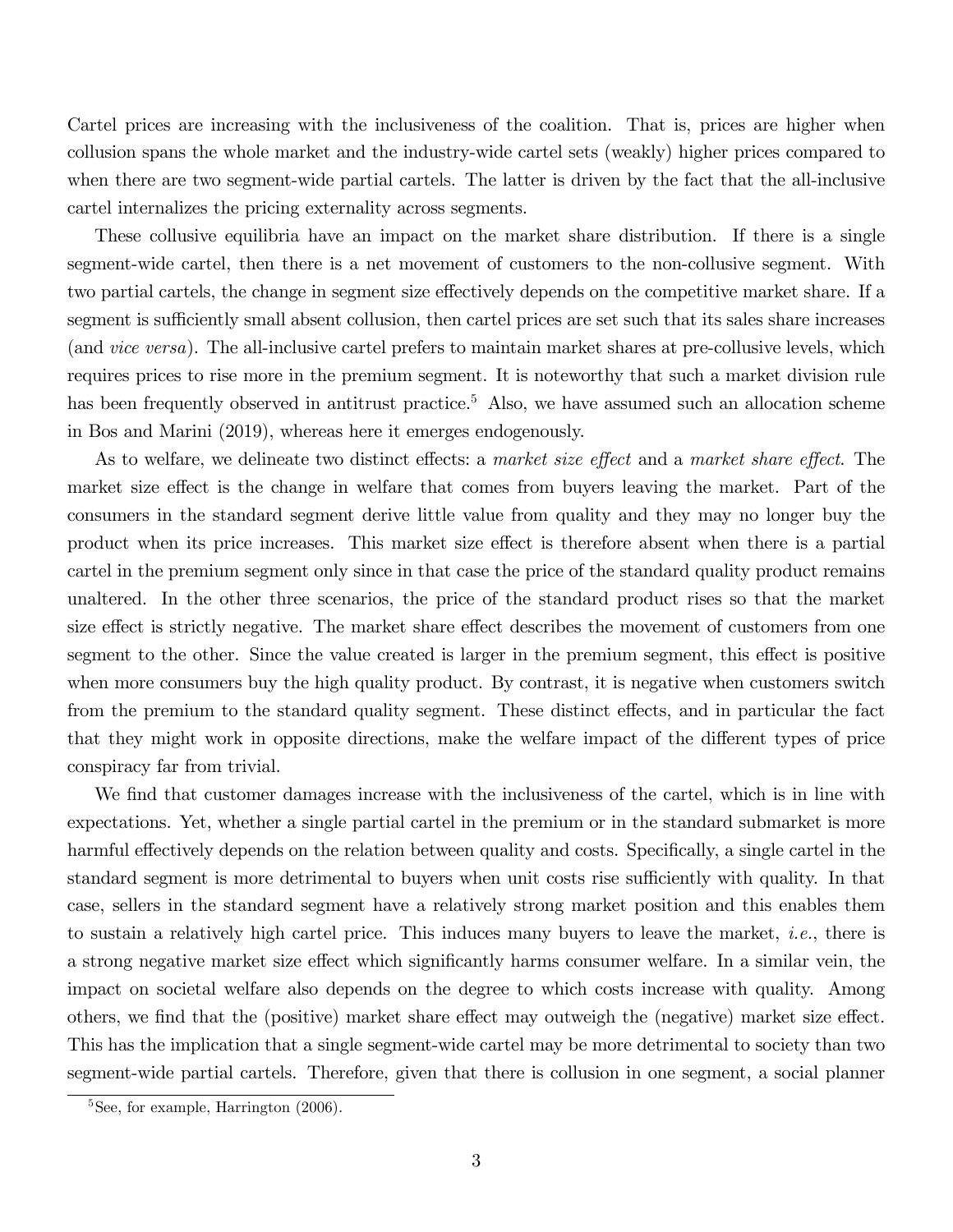might well prefer collusion over competition in the adjacent segment.

Our research is naturally related to studies on collusion in markets with vertically differentiated products.<sup>6</sup> Häckner (1994) and Symeonides (1999), for instance, both analyze how the incentive to chisel on a collusive agreement depends on quality and reach opposite conclusions. In Bos and Marini (2019), we add to this by arguing that profit margins are a critical driver of deviating incentives. Ecchia and Lambertini (1997) explore the impact of a minimum quality standard and establish that such a standard can make it harder for Örms to collude. Recently, Bos, Marini and Saulle (2020) show that generally there is a strong incentive to coordinate prices when the products involved are differentiated vertically. A key difference with all this and related work is that firms are supposed to take a unique position along the quality spectrum, whereas here we consider quality segments in which two or more sellers offer the same quality.<sup>7</sup>

Another related strand of research considers heterogeneity in cartel size. For instance, Donsimoni (1985) examines a collusive price leadership model with differences in production costs. She shows the existence of a stable, less than all-inclusive cartel comprising the most efficient firms. Consistent with this result, Bos and Harrington (2010) find that the incentive to collude is positively related to firm size and that sufficiently small sellers may prefer not to take part in the anti-competitive coalition. More recently, de Roos and Smirnov (2020) study pricing strategies of a partial cartel assuming that consumers are imperfectly attentive. Among other things, they characterize the optimal collusive price path and show it may involve intertemporal price dispersion. Finally, Bos, Marini and Saulle (2020) establish that many different cartel sizes may emerge when products are vertically differentiated. None of these works considers partial collusion in quality-segmented markets, however.

This paper proceeds as follows. The next section introduces the model. In Section 3, we use this setting to study partial and full price collusion. Section 4 builds on this by presenting a welfare analysis. Section 5 concludes with a summary and suggestions for further work. All proofs are relegated to Appendix A.

### 2 Model

Consider an industry with two quality segments; a low (standard) and a high (premium) quality segment. Let the set of low and high quality sellers be respectively given by  $L = \{1, \ldots, l\}$  and  $H = \{1, \ldots, h\}$ , with  $l, h \geq 2$ . Each firm supplies a single quality variant of the product so that  $l + h$  is the total number of firms.<sup>8</sup> Within each segment, sellers are identical and their quality is indicated by  $v_i$ , where  $i = l, h$ 

 ${}^{6}$ For a detailed overview of this literature, see Marini (2018).

 $^7$ Hasnas and Wey (2015) study partial and full collusion in a three-firm spatial setting. They effectively consider a high quality segment in the sense that two horizontally differentiated premium producers are assumed to offer the same quality and face a lower quality private label firm. In our model, each quality variant is supplied by two or more sellers and firms within a particular segment solely compete on price.

<sup>&</sup>lt;sup>8</sup>We elaborate on the possibility of multi-product firms in Appendix B.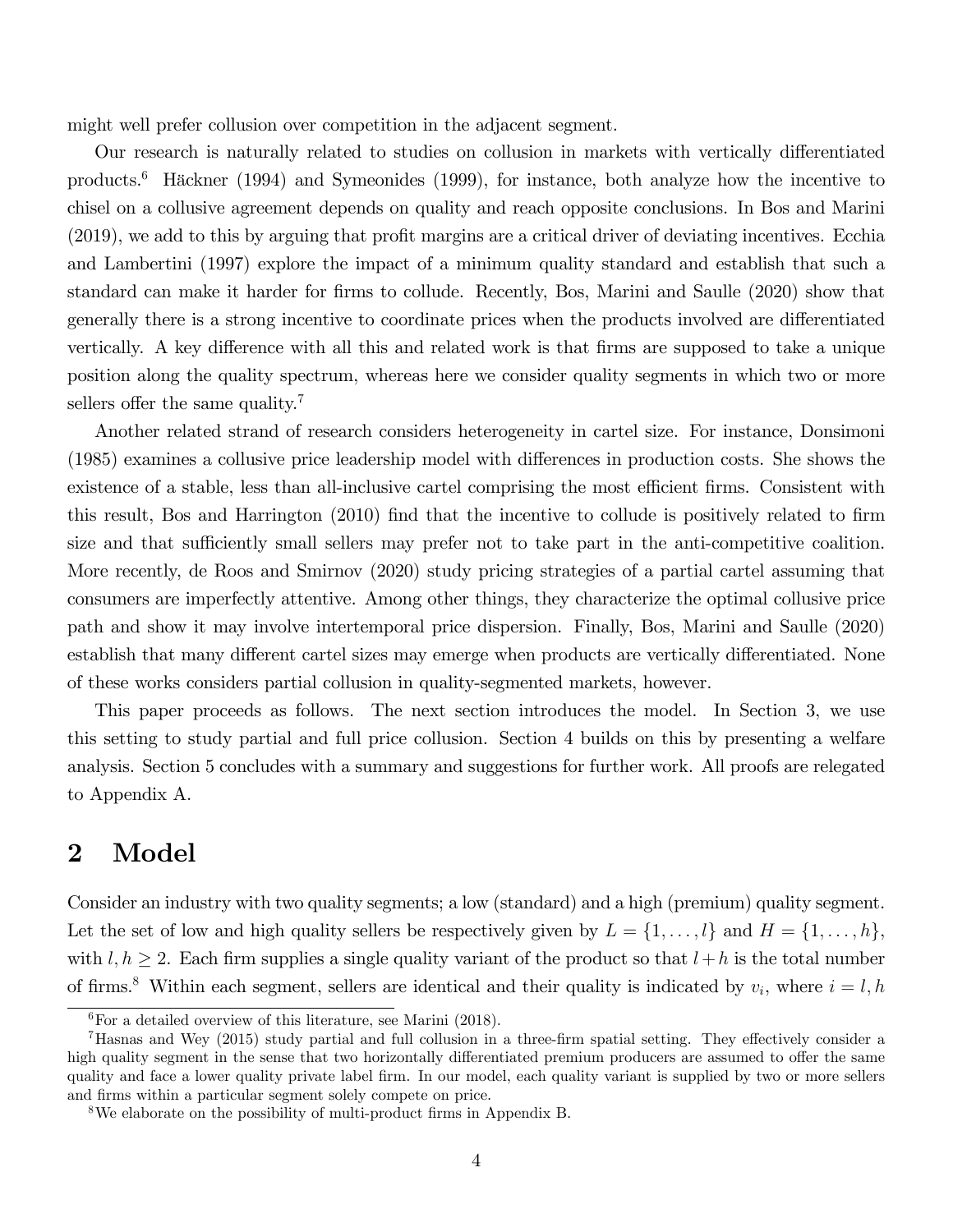and  $v_h > v_l > 0$ . Corresponding marginal costs of production are constant per unit of output and given by  $c_h \geq c_l \geq 0$ . It is therefore weakly more expensive to manufacture the high quality product. Interaction takes place for an infinite number of discrete periods and in each period  $t \in \mathbb{N}$  producers simultaneously pick prices to maximize their profits. The discount factor is  $\delta \in (0,1)$  and all prices set up until  $t - 1$  are assumed common knowledge.

The demand side comprises consumers who are uniformly distributed over  $[0,1]$  with a mass normalized to unity. The parameter  $\theta$  describes the degree to which buyers value quality and a higher  $\theta$ corresponds to a higher gross utility when consuming variant  $v_i$ . Consumers either purchase one unit of the product or choose an outside option for which the valuation is normalized to zero. Someone 'located' at  $\theta$  therefore obtains the following utility:

$$
U(\theta) = \begin{cases} \theta v_i - p_i \text{ when buying quality } i \\ 0 \text{ when not buying,} \end{cases}
$$
 (1)

:

where  $p_i \in \mathbb{R}_+$  is the price set by a firm offering quality  $v_i$ ,  $i = l, h$ . Observe that this specification implicitly assumes firms within one segment to set the same price; a property that we verify below. To further economize on notation, we write  $p_l$  and  $p_h$  to indicate the prices set in the standard and premium segment, respectively. Finally, it is worth noting that some consumers prefer not to buy the product when prices are strictly positive in which case the market is not covered.

Let us now describe the demand for each firm. To begin, a consumer 'located' at  $\theta_0$  is indifferent between buying from a firm  $i \in L$  and the outside option when:

$$
\theta_0 v_l - p_l = 0 \Rightarrow \theta_0 = \frac{p_l}{v_l}
$$

In a similar vein, a consumer at  $\theta_1$  is indifferent between buying from a firm  $i \in L$  and a firm  $i \in H$ when:

$$
\theta_1 v_l - p_l = \theta_1 v_h - p_h \Rightarrow \theta_1 = \frac{p_h - p_l}{v_h - v_l}.
$$

Under the assumption that consumers spread evenly across equally-priced firms, firm demand is then given by:

$$
D_l(p_l, p_h) = \frac{\theta_1 - \theta_0}{l} = \frac{v_l p_h - v_h p_l}{l(v_h - v_l)v_l},
$$

and

$$
D_h(p_l, p_h) = \frac{1 - \theta_1}{h} = \frac{v_h - v_l - p_h + p_l}{h(v_h - v_l)},
$$

with concomitant profit functions:

$$
\pi_l(p_l, p_h) = (p_l - c_l) \cdot \left[ \frac{v_l p_h - v_h p_l}{l \left( v_h - v_l \right) v_l} \right],\tag{2}
$$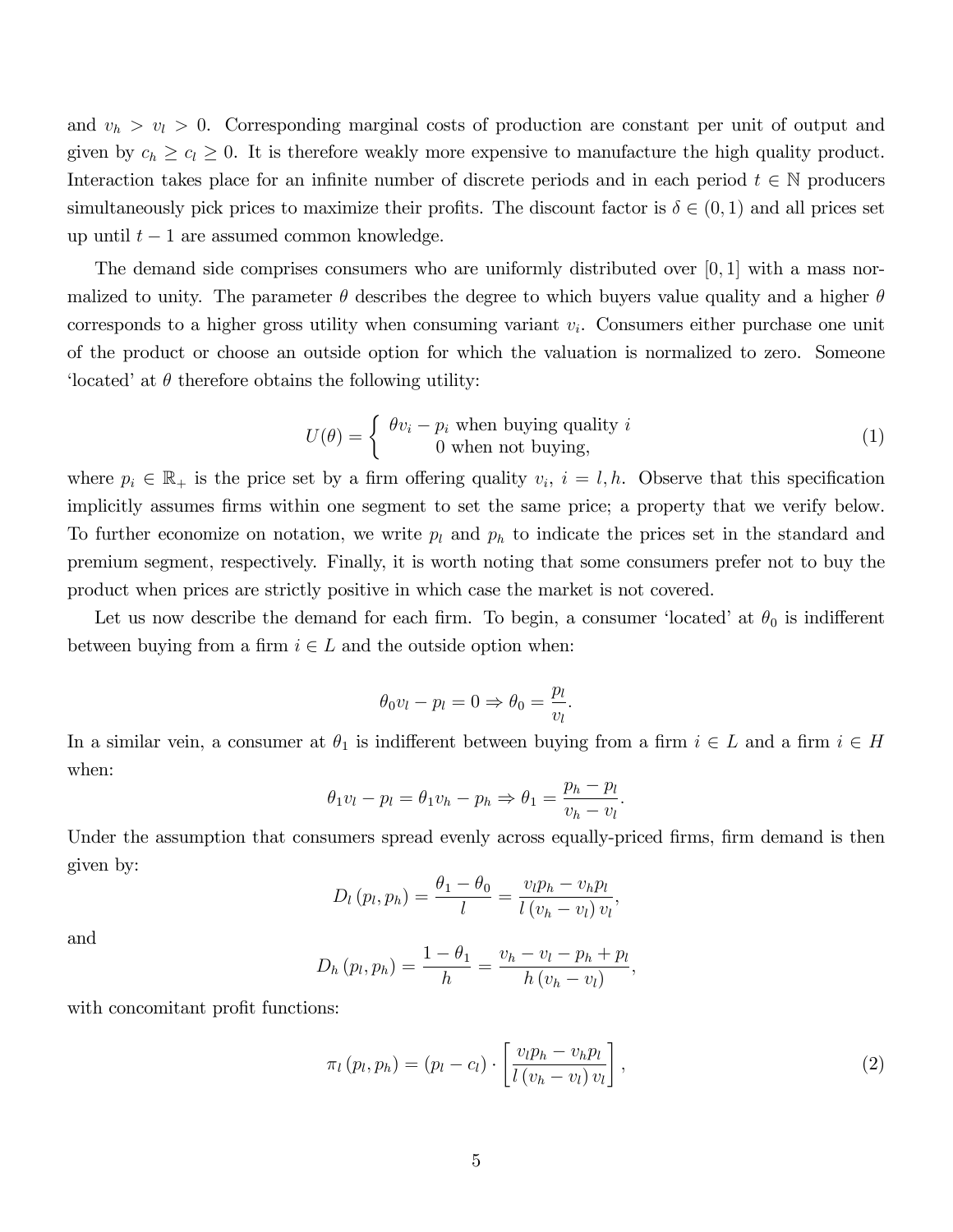and

$$
\pi_h(p_l, p_h) = (p_h - c_h) \cdot \left[ \frac{v_h - v_l - p_h + p_l}{h(v_h - v_l)} \right]. \tag{3}
$$

In the ensuing analysis, we concentrate on situations in which each firm is active  $(i.e.,$  has strictly positive sales). The following two assumptions provide sufficient conditions for an interior solution: Assumption 1.  $1 > \frac{c_h - c_l}{c_h}$  $v_h - v_l$  $\frac{c_l}{c_l}$  $v_l$ .

**Assumption 2.** Each firm chooses 'to be productive' over 'not to be productive' when both yield the same profit.

The first assumption ensures that production costs are not 'too high' in relation to the quality of the products and the valuation thereof. The second assumption states that Örms have a weak preference for positive sales. An implication of these assumptions is that there is a unique static Nash equilibrium in which each seller sets price at marginal costs. Thus, none of them makes an economic profit absent collusion. Below, we indicate this noncollusive outcome with a superscript  $\cdot^*$ .

## 3 Collusion

We now proceed by considering the possibility of firms colluding on supra-competitive prices. In the following, four scenarios are studied: (1) segment-wide collusion in the low-quality submarket only, (2) segment-wide collusion in the high-quality submarket only, (3) segment-wide collusion in both submarkets separately and simultaneously, and (4) industry-wide collusion. For all these cases, we characterize the optimal collusive contract under the assumption that conspirators' aim is to maximize joint profits and a deviation from the agreement by any of them results in infinite reversion to the static Nash equilibrium.

#### 3.1 Partial collusion

To begin, suppose that collusion is not industry-wide so that conspirators receive competition from firms not taking part in the agreement. Since our focus is on segment-wide collusion, a partial cartel faces one of the following two constrained maximization problems:

$$
\max_{p_l} \frac{1}{1-\delta} \cdot (p_l - c_l) \cdot \left[ \frac{v_l p_h - v_h p_l}{(v_h - v_l) v_l} \right], \text{ subject to}
$$
\n
$$
\delta \ge \delta_l^* \equiv 1 - \frac{1}{l} \cdot \frac{(p_l - c_l) (v_l p_h - v_h p_l)}{(p_l^d - c_l) (v_l p_h - v_h p_l^d)},
$$
\n(4)

or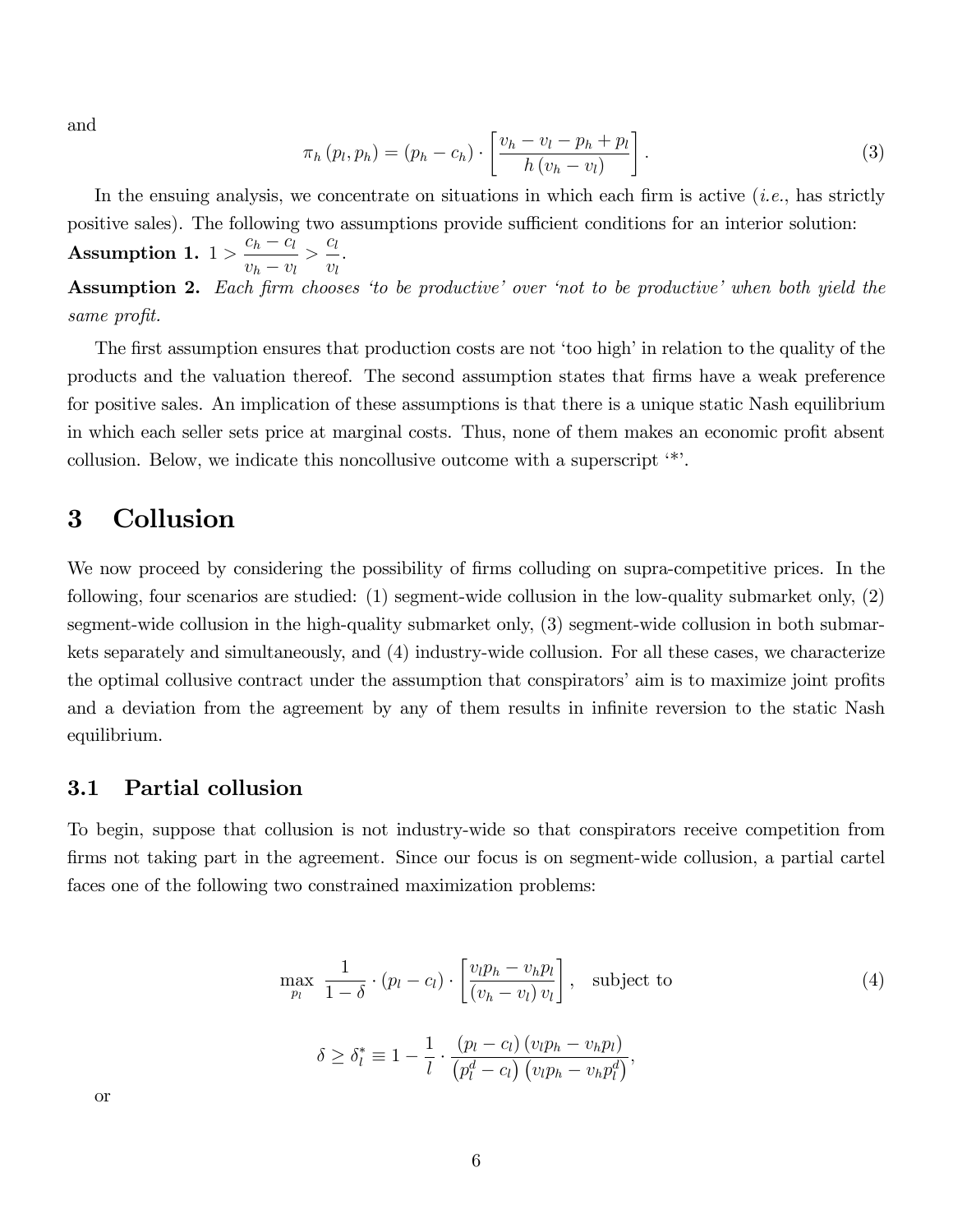$$
\max_{p_h} \frac{1}{1-\delta} \cdot (p_h - c_h) \cdot \left[ \frac{v_h - v_l - (p_h - p_l)}{v_h - v_l} \right], \text{ subject to}
$$

$$
\delta \ge \delta_h^* \equiv 1 - \frac{1}{h} \cdot \frac{(p_h - c_h)(v_h - v_l - (p_h - p_l))}{(p_h^d - c_h)(v_h - v_l - p_h^d + p_l)},
$$

where the superscript  $d'$  denotes the optimal deviating price.<sup>9</sup>

Let us now discuss the deviating strategy in more detail. Notice first that, given the profitability of the cartel, it never pays to cheat by lifting the price since this would leave the deviant firm with no demand. Next, shaving price slightly below the collusive segment price would yield one hundred percent of the sales in this particular submarket. However, whether this is the optimal deviating strategy depends on the best-reply toward the adjacent segment. If that price is lower than the collusive price, then a deviating firm finds it in its interest to follow this best-response. Consequently,  $p_i^d = \min \{p_i^c, \tilde{p}_i\},\$  $i = l, h$ , where  $p_i^c$  indicates the collusive price and  $\tilde{p}_i$  is the best-reply price toward the adjacent quality segment.<sup>10</sup>

The next proposition specifies optimal prices in the event of a standard segment partial cartel, a premium segment partial cartel and a partial cartel in both segments simultaneously. The superscript indicates the type of price-Öxing conspiracy under consideration.

**Proposition 1.** If there is a price cartel in the standard segment only, then

$$
p_l^l = \frac{v_l}{2v_h}c_h + \frac{1}{2}c_l,
$$
  

$$
p_h^l = c_h.
$$

If there is a price cartel in the premium segment only, then

$$
p_l^h = c_l,
$$
  

$$
p_h^h = \frac{v_h - v_l + c_l + c_h}{2}
$$

:

If there is a price cartel in the standard segment and in the premium segment, then

$$
p_l^{lh} = \frac{(v_h - v_l) v_l + 2v_h c_l + v_l c_h}{4v_h - v_l},
$$
  
\n
$$
p_h^{lh} = \frac{2(v_h - v_l) v_h + v_h c_l + 2v_h c_h}{4v_h - v_l}.
$$

<sup>9</sup>The critical discount factor  $\delta_l^*$  is obtained by rearranging the following incentive compatibility constraint:

$$
\frac{1}{1-\delta} \cdot (p_l - c_l) \cdot \frac{v_l p_h - v_h p_l}{l(v_h - v_l)v_l} \ge (p_l^d - c_l) \cdot \frac{v_l p_h - v_h p_l^d}{(v_h - v_l)v_l}.
$$

The critical discount factor  $\delta_h^*$  can be derived in a similar fashion. Notice that this specification gives one hundred percent market segment share to a deviant firm; something that will be verified in the ensuing analysis.

<sup>10</sup>Note that when  $\widetilde{p}_i > p_i^c$ ,  $p_i^d$  should, strictly speaking, be the maximum price *below*  $p_i^c$ . Yet, this is problematic since action sets are continuous in our model. We therefore follow the convention by simply writing  $p_i^d = p_i^c$  in this case, which effectively means that the deviant seller prices arbitrarily close to  $p_i^c$  and obtains all demand in the respective market segment(s). See, amongst many others, Tirole (1988), Bos and Harrington (2010), and de Roos and Smirnov (2020).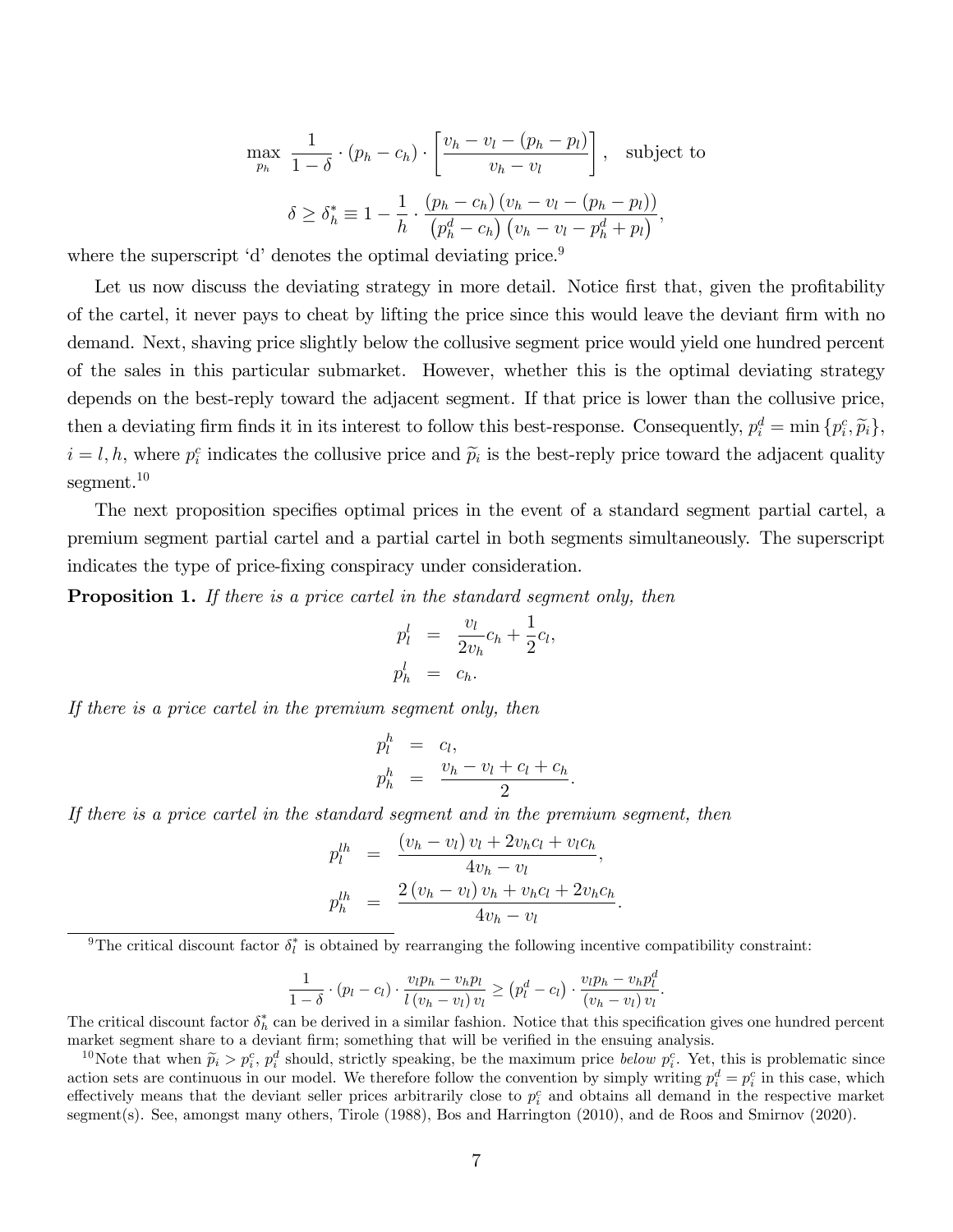As a first observation, note that there is a single optimum in all three scenarios. Specifically, each partial cartel is capable of sustaining the joint profit maximum. The reason is that the profit-maximizing price is a best-response to the price set in the adjacent quality segment. This means that the optimal deviating strategy is to undercut the cartel price by the smallest possible amount, *i.e.*,  $p_i^d = p_i^c$ ,  $i = l, h$ . In turn, this has the implication that the incentive compatibility constraints reduce to:

$$
\delta \geq \delta_l^* = 1 - \frac{1}{l}, \text{ and}
$$
  

$$
\delta \geq \delta_h^* = 1 - \frac{1}{h}.
$$

Thus, the unconstrained solution is feasible whenever some collusion is sustainable. Given a high enough discount factor, the latter requires the number of firms in the segment to be sufficiently small.

Next, it can be easily verified that cartel prices are higher when firms in the adjacent segment are also colluding, which is due to the strategic complementarity of the choice variables. In terms of comparative statics, cartel prices are rising with unit production costs in both segments. Moreover, in case of a single segment-wide partial cartel, prices are increasing with the own quality level and decreasing with the quality offered in the noncollusive segment.

Yet, the effect of changes in quality is more subtle when there are two partial cartels. Similar to the case of a single segment-wide cartel, the collusive price of the premium product is increasing in  $v_h$  and decreasing in  $v_l$ . This is less straightforward in the standard segment, however. To see this, note that:

$$
\frac{dp_l^{lh}}{dv_l} = \frac{\partial p_l^{lh}}{\partial v_l} + \frac{\partial p_l^{lh}}{\partial p_h^{lh}} \cdot \frac{dp_h^{lh}}{dv_l} = \frac{(4v_h - v_l) \cdot (v_h - 2v_l + c_h) + (v_h - v_l) v_l + 2v_h c_l + v_l c_h}{(4v_h - v_l)^2},
$$
\n
$$
\frac{dp_l^{lh}}{dv_h} = \frac{\partial p_l^{lh}}{\partial v_h} + \frac{\partial p_l^{lh}}{\partial p_h^{lh}} \cdot \frac{dp_h^{lh}}{dv_h} = \frac{(4v_h - v_l) \cdot (v_l + 2c_l) - 4(v_h - v_l) v_l - 8v_h c_l - 4v_l c_h}{(4v_h - v_l)^2}.
$$

Hence,  $dp_l^{th}/dv_l < 0$  and  $dp_l^{th}/dv_h > 0$  when unit costs are (approximately) zero and the quality difference,  $v_h - v_l$ , is small enough. In both cases, the sign of the direct effect is as expected  $(\partial p_l^{lh}/\partial v_l > 0$ and  $\partial p_l^{th}/\partial v_h < 0$ . However, the indirect (or strategic) effect may work in the opposite direction  $(\partial p_l^{lh}/\partial p_h^{lh} \cdot dp_h^{lh}/dv_l < 0$  and  $\partial p_l^{lh}/\partial p_h^{lh} \cdot dp_h^{lh}/dv_h > 0)$  and dominates the direct effect when the situation is sufficiently symmetric.

We conclude this subsection by considering the shifts in market shares resulting from partial collusion. Let  $s_l$  and  $s_h$  indicate the sales share of the standard and premium segment, respectively. The next result shows how the size of the respective segments changes under the different (partial) collusive scenarios. Corollary 1. If there is a price cartel in the standard segment only, then

$$
\begin{array}{rcl} s_l^l & < & s_l^*, \\ s_h^l & > & s_h^*. \end{array}
$$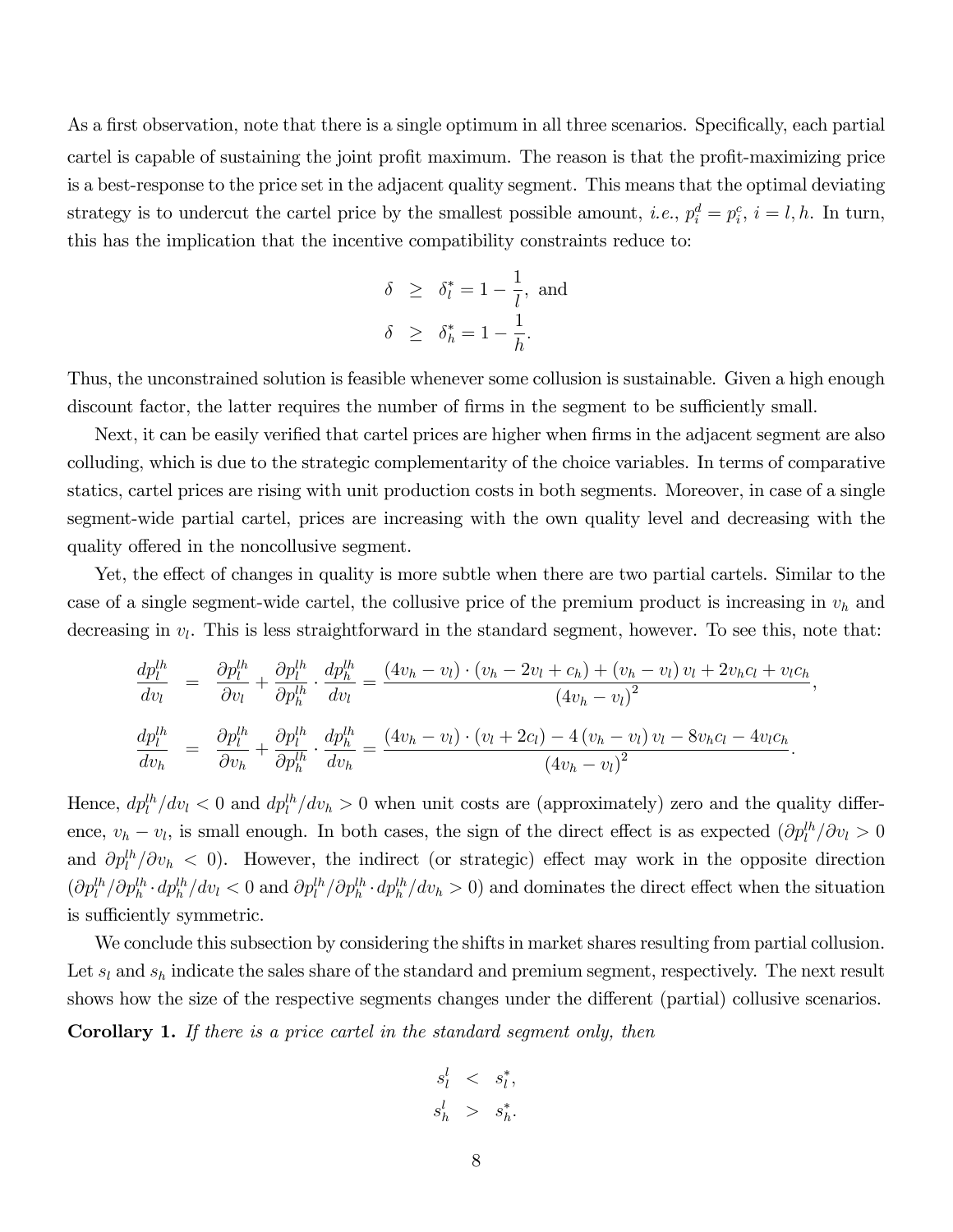If there is a price cartel in the premium segment only, then

$$
\begin{array}{rcl} s_l^l &> & s_l^*,\\ s_h^l &< & s_h^*.\end{array}
$$

If there is a price cartel in the standard segment and in the premium segment, then

$$
s_l^{lh} < s_l^* \text{ and } s_h^{lh} > s_h^* \text{ when } (v_l - c_l) s_l^* > (v_h - c_h) s_h^*,
$$
\n
$$
s_l^{lh} > s_l^* \text{ and } s_h^{lh} < s_h^* \text{ when } (v_l - c_l) s_l^* < (v_h - c_h) s_h^*.
$$

The change in market shares in case of a single segment-wide cartel is in line with the existing literature. Theoretical work on incomplete cartels robustly predict a decrease in demand for the colluding firms' products and an increase in demand for non-cartel suppliers.<sup>11</sup> The Corollary reveals that the standard and premium segment partial cartels not only lose buyers in absolute terms, but also in relative terms, i.e., their share of total sales decreases.

In case of two partial cartels, the change in market share depends on the segment sizes absent collusion as well as the value created. If, say, the premium segment is relatively small and it is relatively costly to provide additional quality (*i.e.*, both  $s_h^*$  $\frac{k}{h}$  and  $v_h - c_h$  are 'small' and  $s_l^*$  $\ell_l^*$  and  $v_l - c_l$  are 'large'), then the price increase in the premium segment is smaller than in the standard segment. The strong market position of the sellers in the standard segment allows them to raise their price significantly. By contrast, the weak market position of the premium suppliers limits the scope for a price increase. Since in this case it holds that  $p_l^{lh} - c_l > p_h^{lh} - c_h$ , some buyers move from the standard to the premium segment so that high quality suppliers gain back some market share.

#### 3.2 Full collusion

We now direct our attention to the possibility of an all-inclusive cartel. In comparison to the partial cartel cases that we have analyzed above, such a collusive contract is more sophisticated in the sense that the anti-competitive combination has to simultaneously select a price for both segments. Formally, the industry-wide cartel faces the following constrained optimization problem:

$$
\max_{p_l, p_h} \frac{1}{1-\delta} \cdot \left[ (p_h - c_h) \cdot \frac{v_h - v_l - p_h + p_l}{v_h - v_l} + (p_l - c_l) \cdot \frac{v_l p_h - v_h p_l}{(v_h - v_l) v_l} \right], \text{ subject to}
$$

<sup>&</sup>lt;sup>11</sup>See, *e.g.*, de Roos (2001), Bos and Harrington (2010), Inderst, Maier-Rigaud and Schwalbe (2014) as well as the references therein.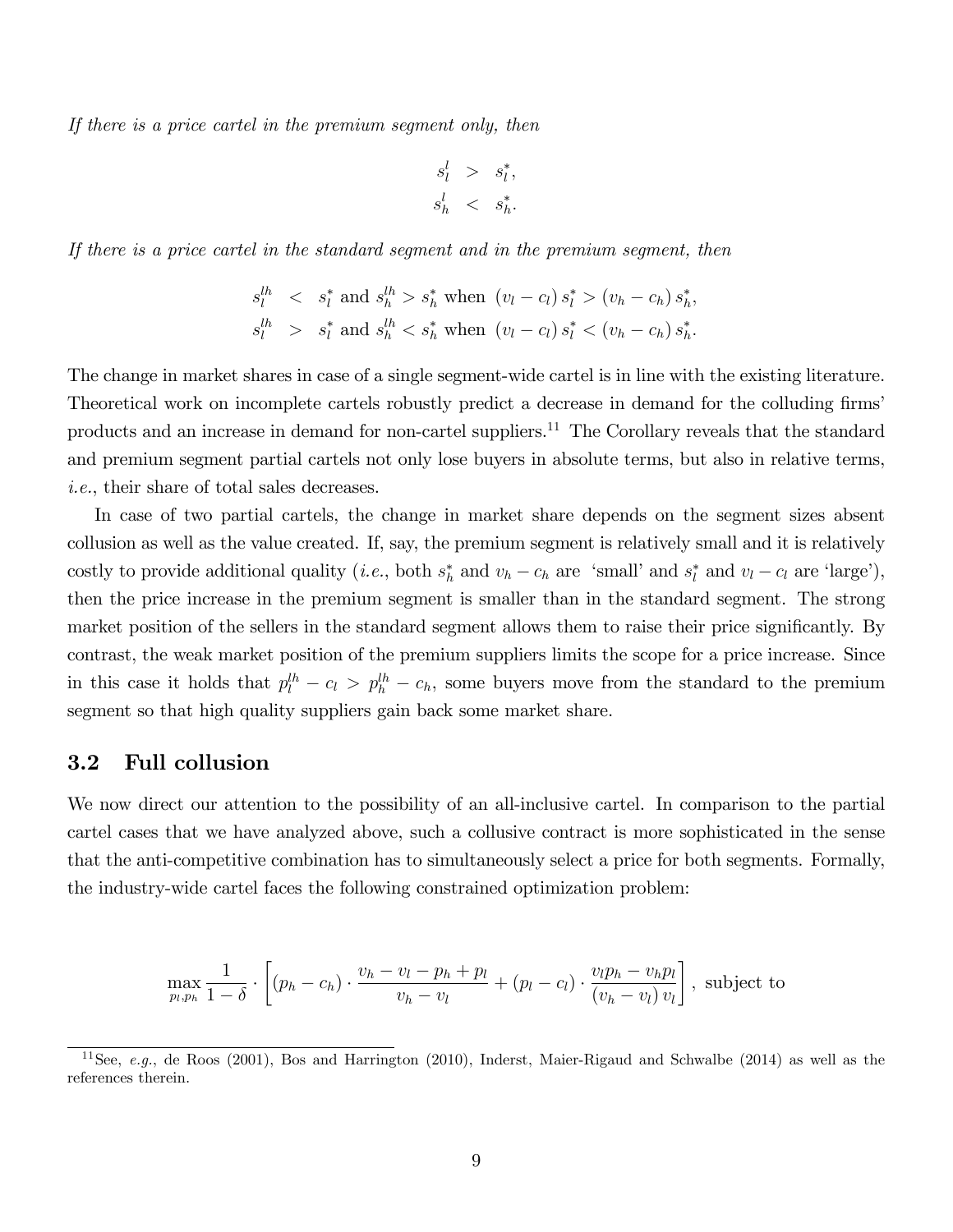$$
\delta \ge \delta_l^* \equiv 1 - \frac{1}{l} \cdot \frac{\left(p_l - c_l\right) \left(v_l p_h - v_h p_l\right)}{\left(p_l^d - c_l\right) \left(v_l p_h - v_h p_l^d\right)}, \text{ and}
$$

$$
\delta \ge \delta_h^* \equiv 1 - \frac{1}{h} \cdot \frac{\left(p_h - c_h\right) \left(v_h - v_l - \left(p_h - p_l\right)\right)}{\left(p_h^d - c_h\right) \left(v_h - v_l - p_h^d + p_l\right)}.
$$

This a priori allows for a plethora of cartel contracts in which none, some or all of the incentive constraints are binding. The next result restricts the set of collusive outcomes, however, by showing that all incentive constraints bind when the unconstrained solution cannot be sustained. In stating this result, let  $\tilde{\delta} \equiv \max\left\{1 - \frac{1}{l}\right\}$  $\frac{1}{l}, 1-\frac{1}{h}$  $\frac{1}{h}$ .

**Lemma 1.** Assume  $\delta > \tilde{\delta}$ . If the industry-wide cartel cannot sustain the joint profit maximum, then  $\delta = \delta_l^* = \delta_h^*$  $\frac{*}{h}$ .

This Önding basically leaves two types of collusive outcome. Either all incentive constraints bind or the industry-wide cartel sets the 'unconstrained' monopoly prices  $(p_l^m = (v_l + c_l)/2$  and  $p_h^m =$  $(v_h + c_h)/2$ ). Note that the all-inclusive cartel could always mimic the two partial cartels case of Proposition 1 whenever some collusion is sustainable. Yet, it is willing and able to raise prices further provided that firms are sufficiently patient. In fact, and as the next proposition reveals, there is a whole range of prices that may result from industry-wide collusion. We use the superscript  $'a'$  to indicate the all-inclusive price-fixing agreement.

**Proposition 2.** If there is an industry-wide price cartel, then

$$
\begin{array}{rcl} p_l^a &\in& \left[p_l^{lh},p_l^m\right],\ \mathrm{and}\\[3mm] p_h^a &\in& \left[p_h^{lh},p_h^m\right]. \end{array}
$$

What prices emerge under industry-wide collusion effectively depends on the level of the discount factor. The all-inclusive cartel can sustain the joint profit maximum when the discount factor is sufficiently high. Specifically, the most profitable outcome is feasible when:

$$
\delta \ge \hat{\delta} \equiv \max \left\{ \delta^{**}_{l}, \delta^{**}_{h} \right\}, \text{ where}
$$

$$
\delta_l^{**} = 1 - \frac{1}{l} \cdot \frac{(v_h v_l - v_h c_l) \cdot (v_l c_h - v_h c_l)}{(v_h v_l - v_h c_l) \cdot (v_l c_h - v_h c_l) + \frac{1}{4} (v_h v_l - v_l c_h)^2},
$$

and

$$
\delta_h^{**} = 1 - \frac{1}{h} \cdot \frac{(v_h - c_h)^2 - (v_h - c_h) \cdot (v_l - c_l)}{(v_h - c_h)^2 - (v_h - c_h) \cdot (v_l - c_l) + \frac{1}{4}(v_l - c_l)^2}.
$$

Observe that  $\delta_l^{**} > 1 - \frac{1}{l}$  $\frac{1}{l}$  and  $\delta_h^{**} > 1 - \frac{1}{h}$  $\frac{1}{h}$  so that the all-encompassing cartel sets prices below monopoly levels when  $\delta \in \left[\widetilde{\delta}, \widehat{\delta}\right)$ .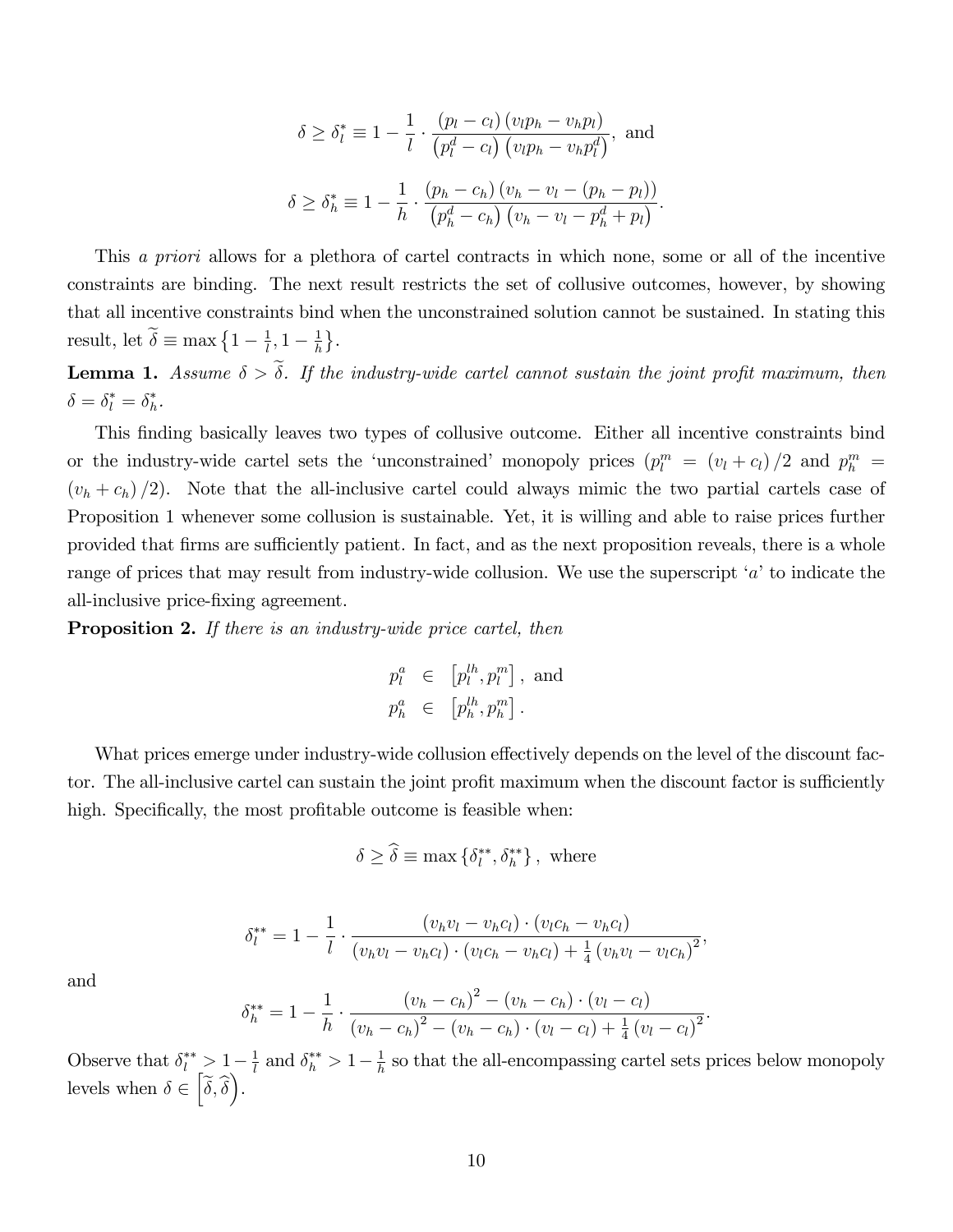The previous result presents the profit-maximizing prices. Assuming the joint profit maximum, the following proposition specifies the profit-maximizing production level for each cartel participant.

**Proposition 3.** Assume an industry-wide cartel and suppose that  $\delta \geq \hat{\delta}$ . Each participant produces precisely half its Nash demand:

$$
D_l^a = \frac{1}{2} D_l^*,
$$
  

$$
D_h^a = \frac{1}{2} D_h^*.
$$

The next result follows almost immediately.

**Corollary 2.** Assume an industry-wide cartel and suppose that  $\delta \geq \hat{\delta}$ . All market shares are maintained at pre-collusive levels.

This is a remarkable result for at least two reasons. First, we have studied full collusion under quality differentiation elsewhere *assuming* that the industry-wide cartel maintains market shares at pre-collusive levels.<sup>12</sup> This Önding shows that the cartel may Önd it in its interest to select this market division scheme when collusion spans several quality-segments simultaneously. Second, the literature on collusion in vertically differentiated markets has repeatedly shown that it may well be optimal to price lower-quality products out of the market.<sup>13</sup> Such a strategy is suboptimal within our setting due to the substantial difference in production costs (as specified by Assumption 1). Indeed, and in line with the existing literature, it would be optimal to exclusively sell the premium product when the cost difference is sufficiently small.

## 4 Welfare

The previous section provides a complete characterization of collusive pricing for the different types of cartel agreement. Let us now turn to the welfare consequences. We start with analyzing the impact on consumer welfare and then proceed by examining the effect on societal surplus.

#### 4.1 Consumer Surplus

How are consumers affected by the different types of price-fixing agreement? To answer this question, we begin by presenting the benchmark of no collusion. Recall that the static Nash equilibrium has all firms price at marginal cost. In this case, therefore, a buyer who is indifferent between staying at home and purchasing the low quality item is 'located' at  $\theta_0^* = c_l/v_l$ . A consumer who is indifferent between the

 $12$ See Bos and Marini (2019).

 $^{13}$ See, for example, Bos, Marini and Saulle (2020). An overview of this literature is provided by Marini (2018). In fact, as total market demand is inversely related to the price of the standard product, this market share allocation implies that the price increase is larger in the premium segment.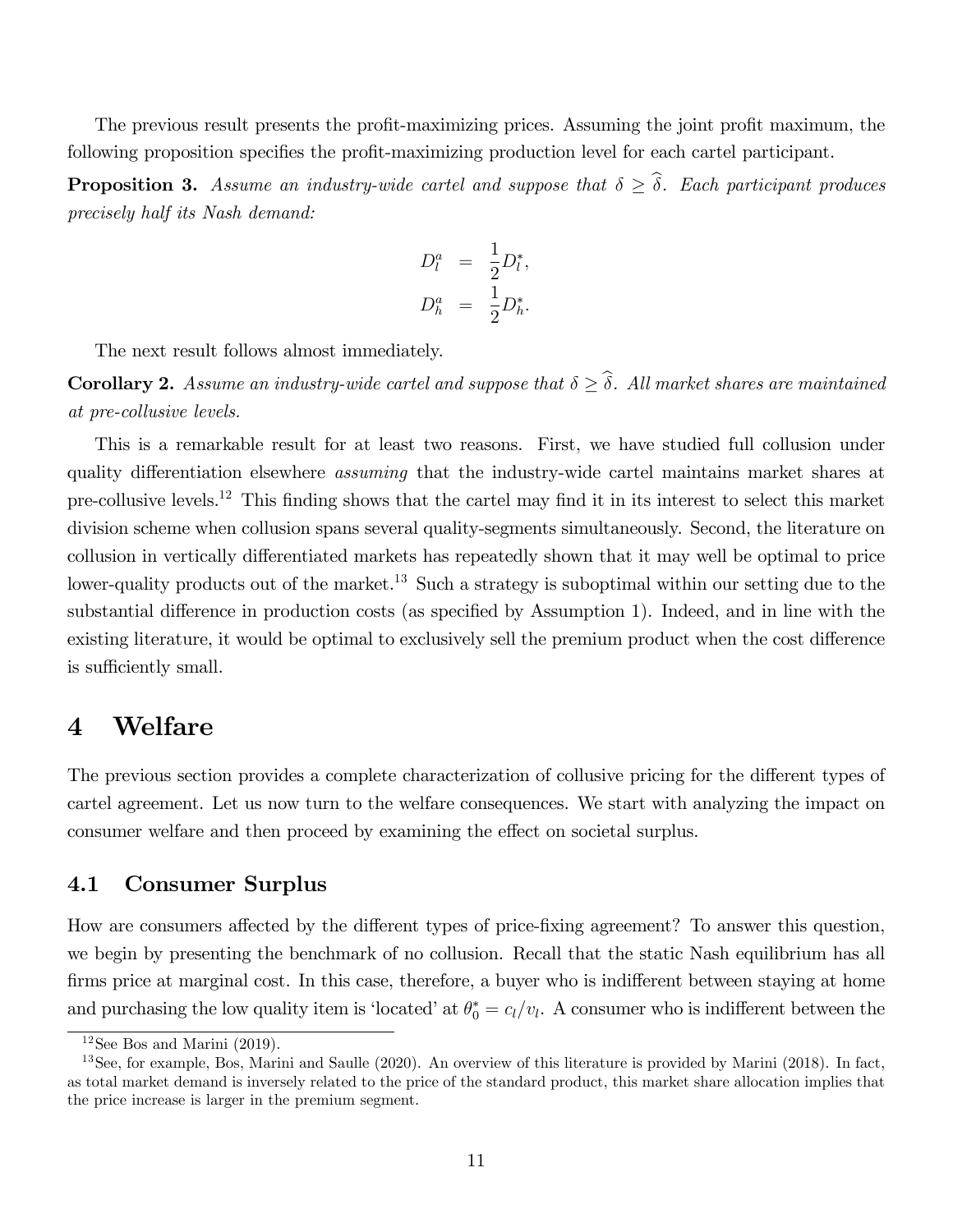standard and the premium product is at  $\theta_1^* = (c_h - c_l) / (v_h - v_l)$ . Combining gives the (net) consumer surplus (henceforth  $CS$ ):

$$
CS^* = \int_{\theta_0^*}^{1} U(\theta) d\theta = \int_{c_l/v_l}^{\frac{(c_h - c_l)}{(v_h - v_l)}} (\theta \cdot v_l) d\theta - c_l \cdot l \cdot D_l + \int_{\frac{(c_h - c_l)}{(v_h - v_l)}}^{1} (\theta \cdot v_h) d\theta - c_h \cdot h \cdot D_h
$$
  
= 
$$
\frac{(v_h - 2c_h) \cdot (v_h - v_l) + (c_h - c_l)^2 + \left(\frac{v_h - v_l}{v_l}\right) \cdot c_l^2}{2(v_h - v_l)},
$$

which is decreasing in price  $(c_l \text{ and } c_h)$  and increasing in quality  $(v_l \text{ and } v_h)$ .

Now consider the four collusive scenarios studied above. For any of these cases, consumer surplus is generally given by:

$$
CS = \int_{\theta_0}^1 U(\theta) d\theta = \int_{\frac{p_l}{v_l}}^{\frac{p_h - p_l}{v_h - v_l}} (\theta \cdot v_l) d\theta - p_l \cdot l \cdot D_l + \int_{\frac{p_h - p_l}{v_h - v_l}}^1 (\theta \cdot v_h) d\theta - p_h \cdot h \cdot D_h.
$$

By Proposition 1 and Proposition 2, we know that prices differ for the different cartel regimes. The next result shows how the various price-Öxing agreements rank in terms of their impact on consumer welfare. To facilitate comparison between the different scenarios, we assume without loss of generality that  $c_l = 0$  and  $c = c_h - c_l$ .

**Proposition 4.** There is a threshold  $k \in (0, 1)$  such that: (i) If  $c/(v_h - v_l) < k$ , then

$$
CS^* > CS^l > CS^h > CS^{lh} \ge CS^a
$$
, and

(ii) If  $c/(v_h - v_l) > k$ , then

$$
CS^* > CS^h > CS^l > CS^{lh} \ge CS^a.
$$

Not surprisingly, collusion is bad for buyers. The industry-wide cartel is the most harmful and, also in line with expectations, the scenario of two segment-wide partial cartels is second worst. The ranking of single segment-wide cartels is sensitive to differences in costs and quality, however. Specifically, if a substantial quality improvement can be obtained for little additional cost, then a partial cartel in the premium segment is more detrimental to consumers. By contrast, a single partial cartel in the standard segment is more harmful when unit costs rise sufficiently with quality.

To see the intuition behind this latter result consider two extreme scenarios. If  $c/(v_h - v_l) \rightarrow 0$ , then low quality firms are unable to effectively compete with their high quality rivals, either in competition or under collusion. In this case, premium suppliers offer a superior value proposition even when  $p_l = c_l = 0$ . A cost difference is thus necessary for a standard segment-wide cartel to be viable and raise price to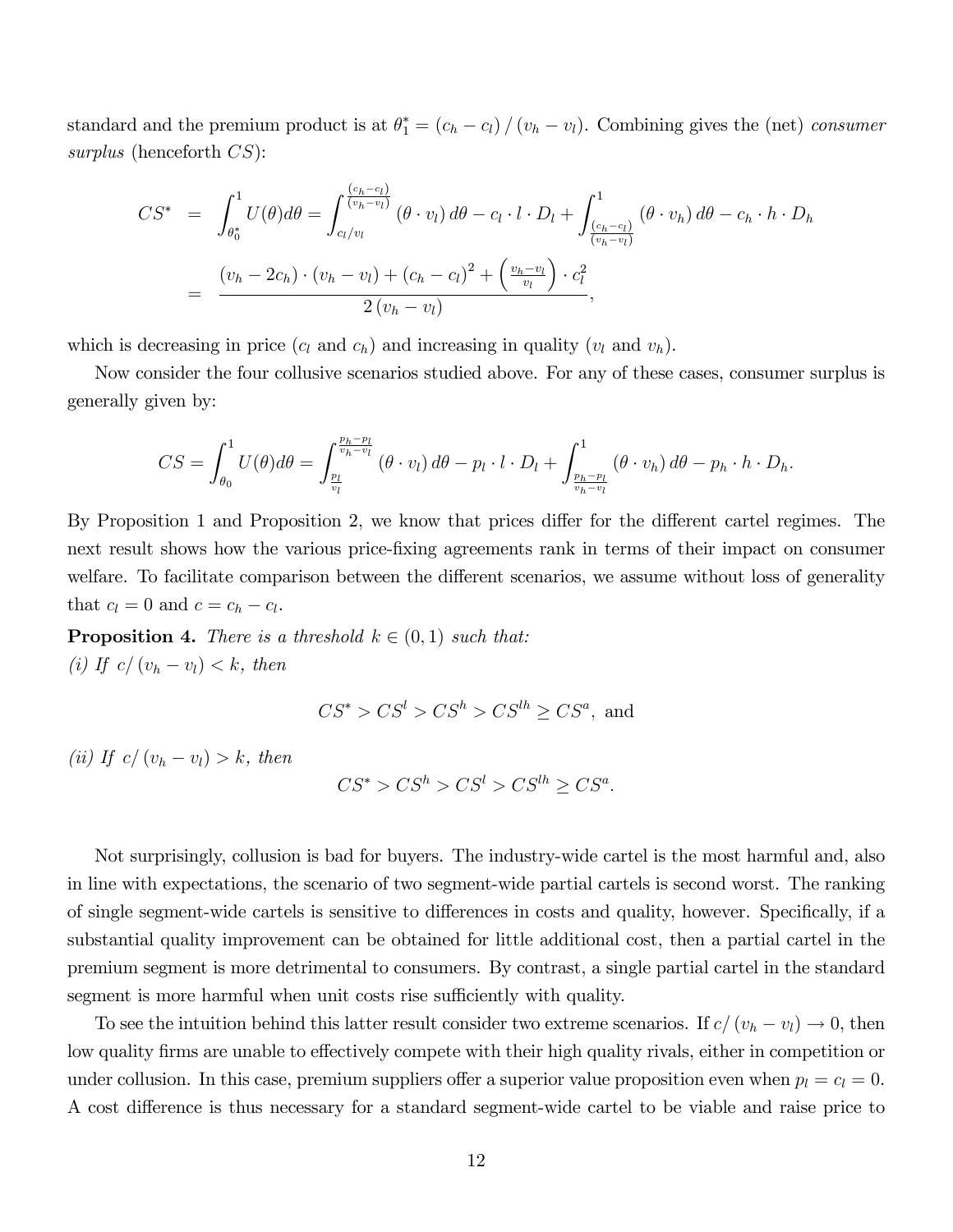supra-competitive levels. More generally, the impact of such a cartel on consumer welfare remains limited when low quality suppliers have a relatively weak market position as reflected by a low  $c$  or a high  $v_h - v_l$ .

By contrast, if  $c/(v_h - v_l) \rightarrow 1$ , then a partial cartel in the standard segment increases its price substantially above costs. This not only induces some customers to switch from the standard to the premium segment, but it also makes some buyers leave the market. Note that the latter effect is not present when there is a single partial cartel in the premium segment. As part (ii) of Proposition 4 reveals, this reduction in market size may be sufficiently strong to make consumers worse off with a cartel in the standard segment.

#### 4.2 Social Welfare

What about the welfare of society as a whole? How do the various types of cartel agreement affect societal surplus? To address this issue, we shall evaluate the following general social welfare function:

$$
SW(p_l, p_h) = \int_{\frac{p_l}{v_h} - v_l}^{\frac{p_h - p_l}{v_h - v_l}} (\theta \cdot v_l) d\theta - c_l \cdot \left(\frac{p_h - p_l}{v_h - v_l} - \frac{p_l}{v_l}\right) + \int_{\frac{p_h - p_l}{v_h - v_l}}^1 (\theta \cdot v_h) d\theta - c_h \cdot \left(1 - \frac{p_h - p_l}{v_h - v_l}\right).
$$

As established in Proposition 1 and Proposition 2, prices will differ for the different scenarios, and consequently so will societal surplus.

We start the comparison with the next proposition, which reveals the preference of a social planner. **Proposition 5.** A Social Planner would charge prices equal to marginal costs:

$$
p_l = c_l \text{ and } p_h = c_h.
$$

Since prices are set at marginal costs in both segments absent collusion and each cartel raises price above costs, the implication of this result is that social welfare is highest when there is no cartel. Not surprisingly, therefore, a social planner prefers a competitive world.

Let us now turn to the other extreme; an industry-wide cartel. As before, we assume without loss of generality that  $c_l = 0$  and  $c = c_h - c_l$  to facilitate comparison between the different scenarios.

Proposition 6. Social welfare under all forms of partial collusion is (weakly) higher than with an industry-wide cartel.

This result confirms the intuition of an all-inclusive price-fixing cartel being most detrimental to society as a whole. As the proof in the Appendix reveals, this holds both when the incentive constraints are binding and when the industry-wide cartel is capable of sustaining the monopoly solution. In fact, societal surplus monotonically declines gradually when both segment prices continuously increase along the intervals as specified in Proposition 2.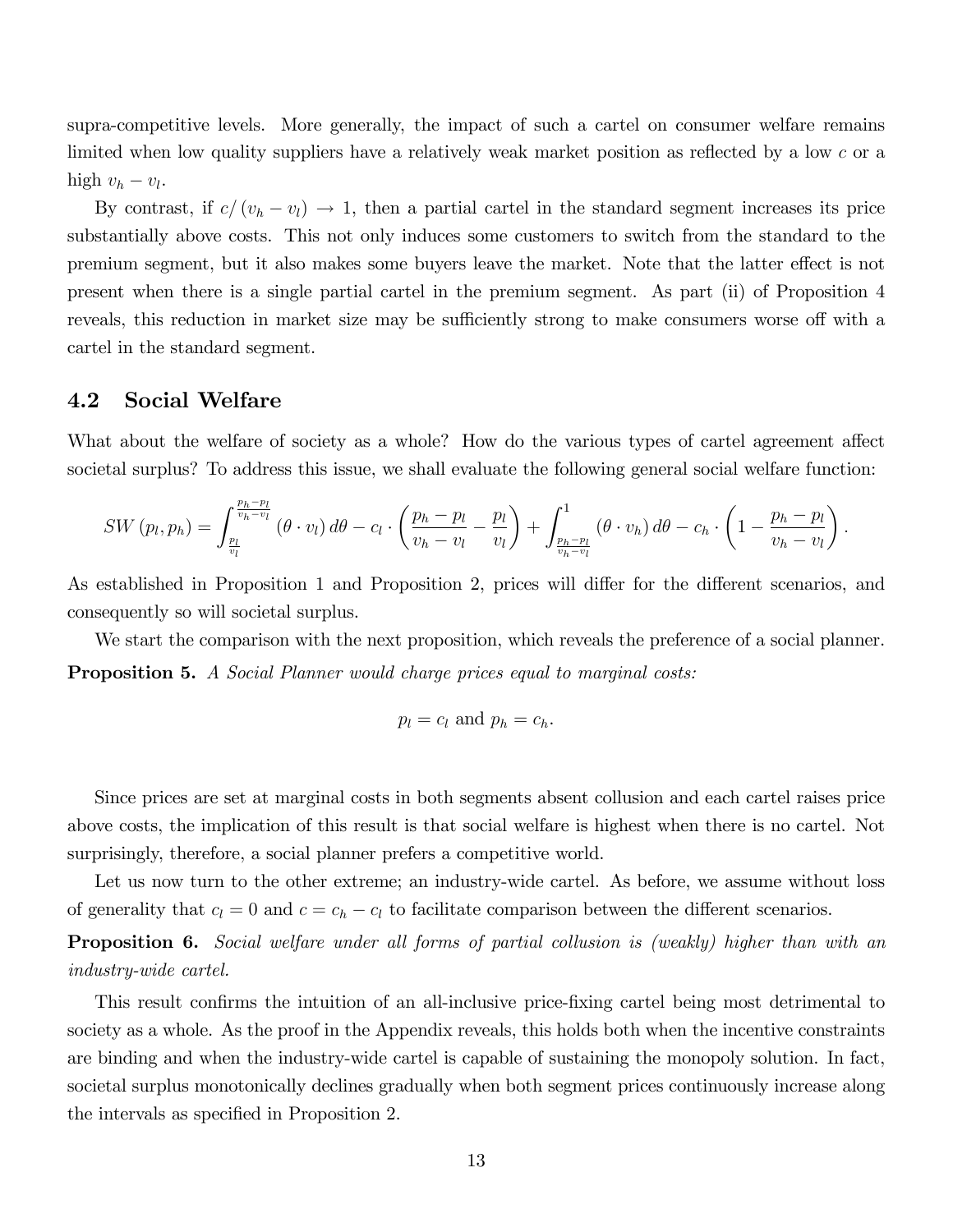As the next proposition shows, the same does not hold for partial cartels.

**Proposition 7.** Define  $\rho \equiv \sqrt{2}/2 + 3/4$ .

(i) If  $v_h/v_l = \rho$ , then there exists a unique threshold  $k \in (0, 1)$  such that:

if 
$$
c/(v_h - v_l) < k
$$
, then  $SW^l > SW^{lh} > SW^h$ ,  
if  $c/(v_h - v_l) > k$ , then  $SW^h > SW^{lh} > SW^l$ .

(ii) If  $v_h/v_l > \rho$ , then there exist three thresholds  $k_1, k_2, k_3 \in (0, 1)$ , with  $k_3 > k_2 > k_1$ , such that:

if 
$$
c/(v_h - v_l) \in (0, k_1)
$$
, then  $SW^l > SW^{lh} > SW^h$ ,  
if  $c/(v_h - v_l) \in (k_1, k_2)$ , then  $SW^l > SW^h > SW^{lh}$ ,  
if  $c/(v_h - v_l) \in (k_2, k_3)$ , then  $SW^h > SW^l > SW^{lh}$ ,  
if  $c/(v_h - v_l) \in (k_3, 1)$ , then  $SW^h > SW^{lh} > SW^l$ .

(iii) If  $v_h/v_l < \rho$ , then there exist three thresholds  $k_1, k_2, k_3 \in (0,1)$ , with  $k_1 > k_2 > k_3$ , such that:

if 
$$
c/(v_h - v_l) \in (0, k_3)
$$
, then  $SW^l > SW^{lh} > SW^h$ ,  
if  $c/(v_h - v_l) \in (k_3, k_2)$ , then  $SW^{lh} > SW^l > SW^h$ ,  
if  $c/(v_h - v_l) \in (k_2, k_1)$ , then  $SW^{lh} > SW^h > SW^l$ ,  
if  $c/(v_h - v_l) \in (k_1, 1)$ , then  $SW^h > SW^{lh} > SW^l$ .

This result reveals that the impact of partial cartels on societal surplus is everything but trivial. In fact, each partial collusion scenario can be most or least detrimental to society and two cartels can be better than one.

To explain the intuition underlying this finding it is useful to distinguish between two distinct effects: a market size effect and a market share effect. The first captures the impact on social welfare that comes from a reduction in market size due to a raise in the standard segment price. It can be easily verified that the magnitude is increasing in the price of the low quality product. This implies that it is lowest for a single premium segment-wide cartel (in fact, it is zero because in that case  $p_l = c_l$  like in competition) and highest in case of two partial cartels. Note further that this effect is weakly negative so that absent any other effect we would have  $SW^h > SW^l > SW^{lh}$ .

Yet, there is a second effect that is driven by a shift in market shares. This market share effect captures the extent to which buyers are induced to switch to the segment generating most value. Following Assumption 1, the value created is higher in the premium segment. Hence, collusion may positively affect societal surplus by incentivizing consumers of standard products to switch to the premium segment.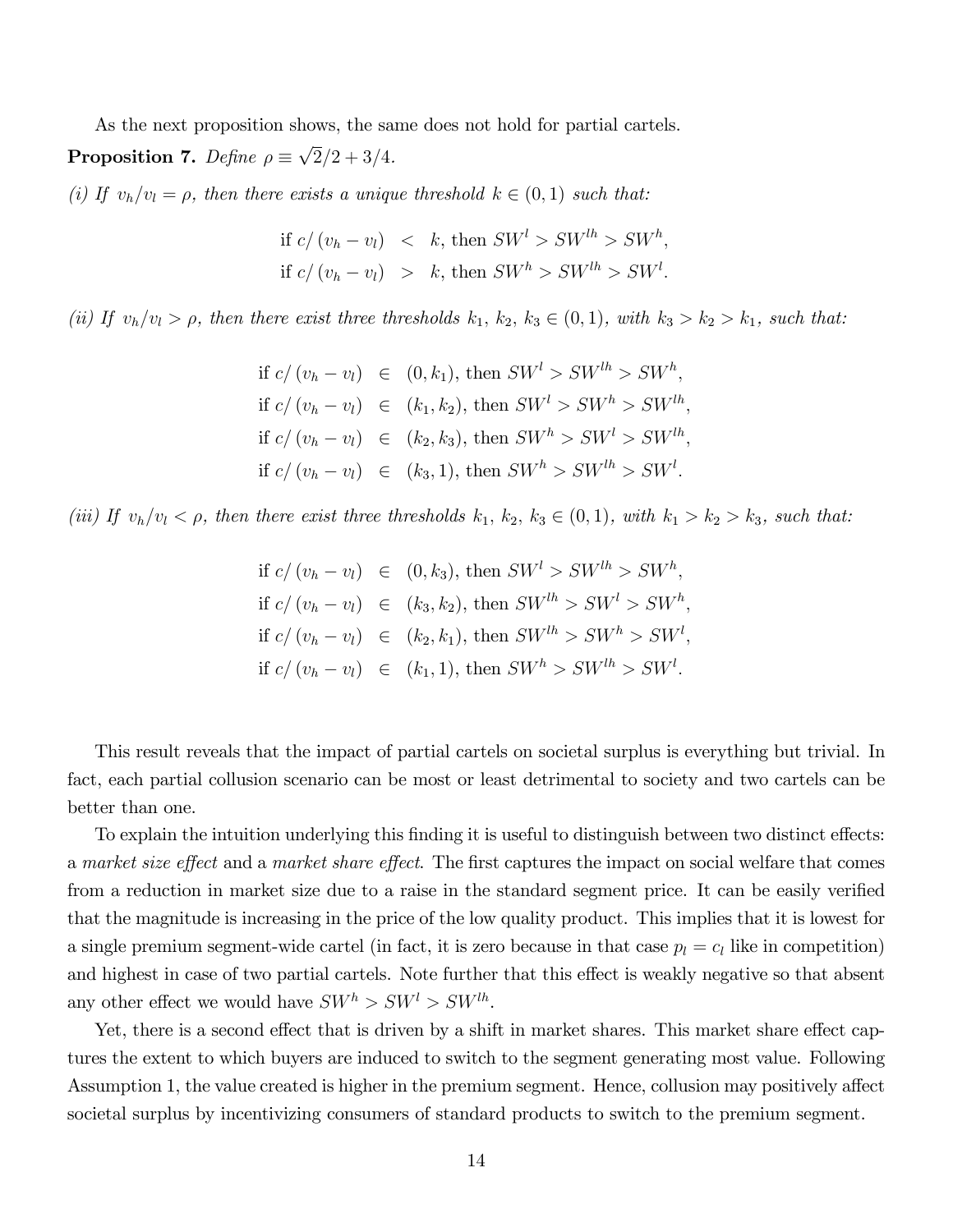With these two concepts in mind, let us now compare social welfare in case of a single partial cartel:  $SW<sup>h</sup>$  and  $SW<sup>l</sup>$ . To start, note that the market size effect is zero in case of a single premium cartel. Moreover, the price rise in the premium segment induces some buyers to move to the standard segment so that the market share effect is negative. A single standard segment-wide cartel is worse in terms of the market size effect since it is strictly negative. At the same time, however, it incentivizes buyers to move to the premium segment so that the market share effect is positive. Proposition 7 shows that this positive market share effect sufficiently mitigates the negative market size effect when the cost difference is sufficiently low and the quality gap is sufficiently high. In other words, a single cartel in the premium segment is more detrimental to society than a single cartel in the standard segment when the value created in the premium segment,  $v_h - c_h$ , is significantly higher than the value created in the standard segment,  $v_l - c_l$ .

With regards to the two partial cartels scenario, note that compared to a single premium cartel the negative market size effect is stronger since the standard segment price is higher  $(p_l^{th} > p_l^h)$ . The market share effect is less negative, however. The above result reveals that the market size effect dominates the market share effect when the marginal production costs of quality are high. In that case, the difference in value created between segments is limited and  $SW<sup>h</sup> > SW<sup>lh</sup>$ . By contrast, the market share effect may dominate the market size effect when marginal production costs of quality are low in which case it holds that  $SW^{lh} > SW^h$ .

Finally, comparing the two partial cartels scenario with a single segment-wide cartel in the standard segment, the former has a stronger market size effect (since  $p_l^{lh} > p_l^l$ ). As to the market share effect, this effectively depends on the price difference between the standard and the premium quality segment. Specifically, the difference is smaller in the two partial cartel case when the marginal production costs of quality is sufficiently high:

$$
p_h^{lh} - p_l^{lh} < p_h^l - p_l^l \Leftrightarrow \frac{2v_h}{(2v_h - v_l)} < \frac{c}{(v_h - v_l)}.
$$

Proposition 7 shows that the market share effect may be sufficiently strong to make a single standard segment cartel more detrimental than two segment-wide cartels.

In sum, what partial cartels are most harmful for society critically depends on the differences in cost and quality. A partial cartel in the premium (standard) segment is more detrimental to society when the difference in value created between both segments is sufficiently high (low), all else unchanged.

#### 5 Concluding Remarks

In many industries, firms can be grouped into more homogeneous classes based on quality. We have addressed the question of what collusion may look like in such quality-segmented markets through studying an infinitely repeated price-setting game with two submarkets; a standard and a premium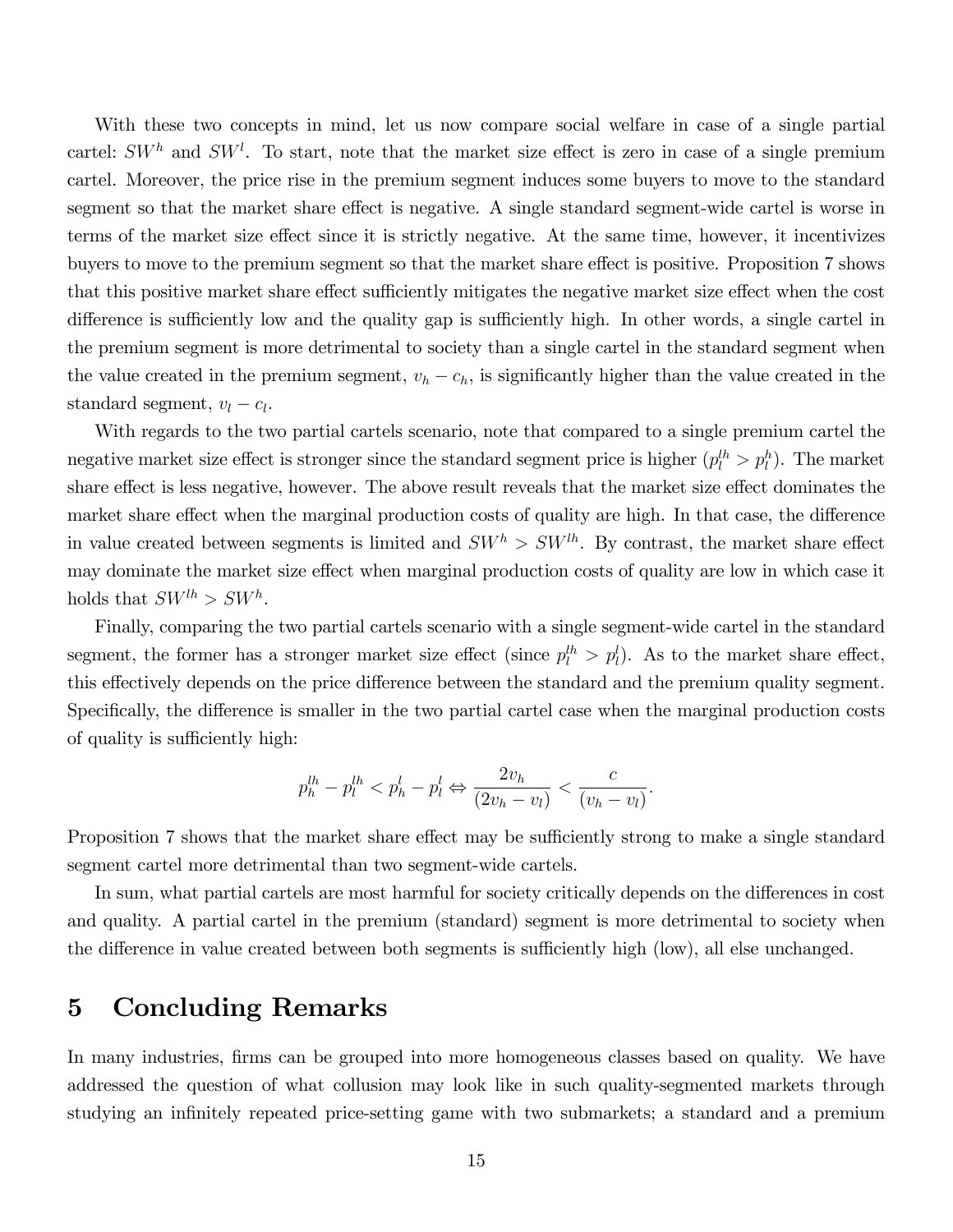quality segment. We used this framework to analyze four types of price-Öxing agreement: a segmentwide cartel in the premium submarket only, a segment-wide cartel in the standard submarket only, two segment-wide cartels, one in each submarket, and an industry-wide cartel. For all these cases, we provided a complete characterization of the collusive equilibrium and examined the impact on market shares and welfare.

Let us summarize some of our main findings. Partial cartels are capable of sustaining the joint proÖt maximum, whereas the all-inclusive cartel can sustain the unconstrained optimum only when its members are sufficiently patient. Incomplete cartels loose market share when the segment in which they operate is sufficiently large and the industry-wide cartel prefers to set its prices such to maintain market shares at pre-collusive levels. In terms of welfare, we show that a partial cartel in the premium segment is more detrimental to consumers than a partial cartel in the standard segment when the marginal costs of quality are sufficiently small. The impact on societal welfare also critically depends on the relation between quality and costs. Among other things, we find that a single segment-wide partial cartel may be more harmful for society than two segment-wide partial cartels.

There are three natural avenues for future research. First, it may be interesting to also allow for within-segment heterogeneity, *i.e.*, include some degree of horizontal differentiation. Second, one might explore the potential impact of additional quality segments. Both extensions will likely prove to be computationally challenging, however. Finally, we have studied price collusion given qualities. Though it seems natural to assume the available qualities to be exogenous in the short run, we can imagine situations in which the quality offered is (partly) endogenous. It is worth exploring how our main findings would be affected when allowing firms to reposition themselves along the quality spectrum. We leave this issue for future research.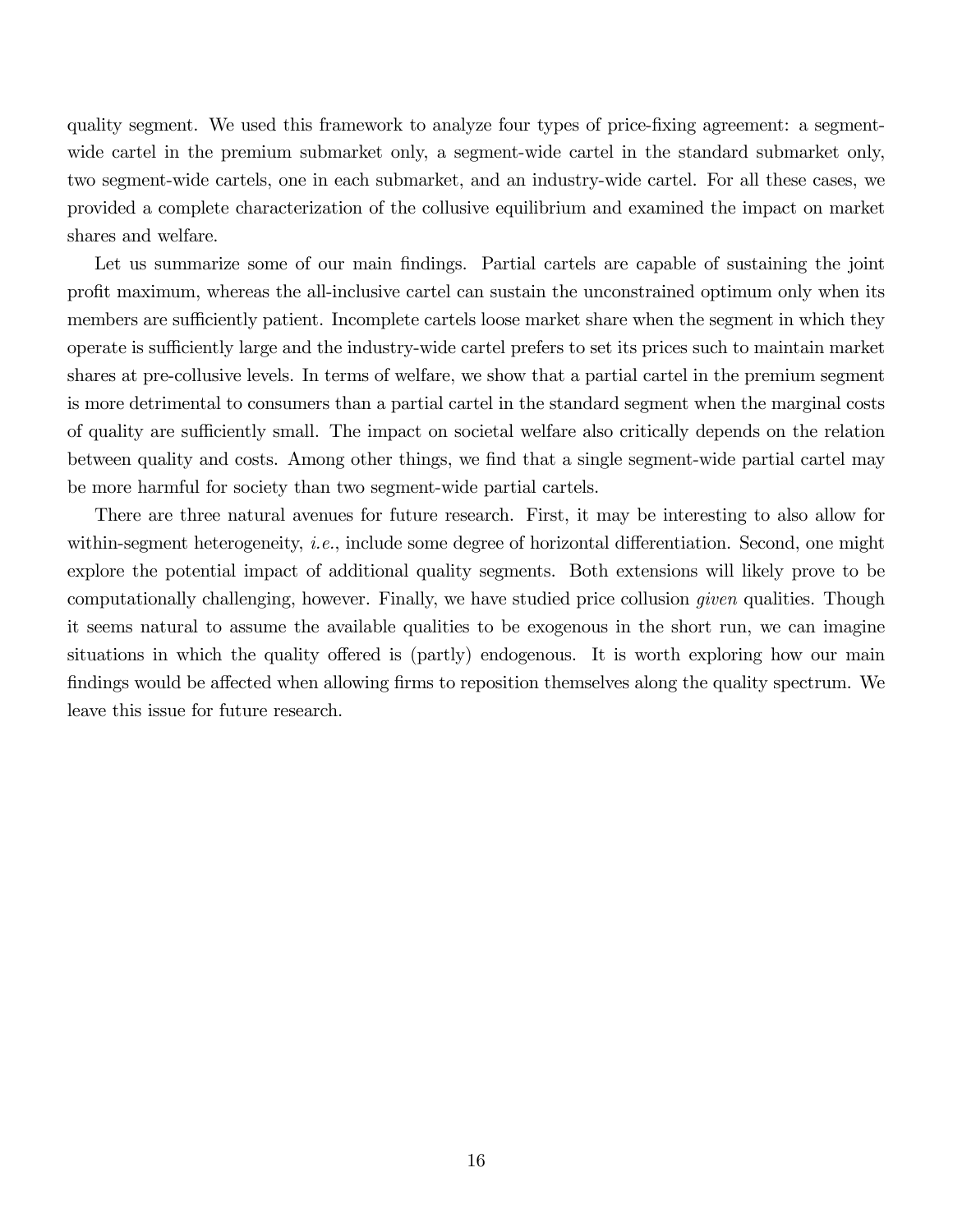## 6 Appendix A: Proofs

**Proof of Proposition 1.** To start, consider a single segment-wide partial cartel in the standard segment. Such a cartel faces the following constrained maximization problem:

$$
\max_{p_l} \frac{1}{1-\delta} \cdot (p_l - c_l) \cdot \frac{v_l p_h - v_h p_l}{(v_h - v_l) v_l} \text{ subject to}
$$

$$
\delta \ge \delta_l^* = 1 - \frac{1}{l} \cdot \frac{(p_l - c_l) (v_l p_h - v_h p_l)}{(p_l^d - c_l) (v_l p_h - v_h p_l^d)}.
$$

Since there is more than one firm in the adjacent premium segment, it follows from Assumption 1 and Assumption 2 that  $p_h = c_h$ . This means that the joint profit-maximizing price is a best-reply to  $c_h$ , which implies  $p_l^d$  is (approximately) equal to this collusive solution. The incentive compatibility constraint therefore reduces to:

$$
\delta \ge \delta_l^* = 1 - \frac{1}{l}.
$$

Consequently, the joint profit-maximizing price can be sustained whenever some collusion is sustainable. Taking the first-order condition and rearranging gives:

$$
p_l^l = \frac{v_l}{2v_h}c_h + \frac{1}{2}c_l.
$$

Next, consider a single segment-wide partial cartel in the premium segment. Such a cartel faces the following constrained maximization problem:

$$
\max_{p_h} \frac{1}{1-\delta} \cdot (p_h - c_h) \cdot \frac{v_h - v_l - p_h + p_l}{v_h - v_l} \text{ subject to}
$$

$$
\delta \ge \delta_h^* = 1 - \frac{1}{h} \cdot \frac{(p_h - c_h)(v_h - v_l - p_h + p_l)}{(p_h^d - c_h)(v_h - v_l - p_h^d + p_l)}.
$$

Since there is more than one firm in the standard segment, it follows from Assumption 1 and Assumption 2 that  $p_l = c_l$ . Similar to the previous case, the joint profit-maximizing price is a best-reply to  $c_l$ , which implies  $p_h^d$  is (approximately) equal to this collusive solution. The incentive compatibility constraint therefore reduces to:

$$
\delta \ge 1 - \frac{1}{h}.
$$

The joint profit-maximizing price can thus be sustained whenever some collusion is sustainable. Taking the first-order condition and rearranging gives:

$$
p_h^h = \frac{v_h - v_l + c_l + c_h}{2}.
$$

Finally, consider the possibility of a partial cartel in each segment. Also in this case, the joint profit-maximizing price is a best-response to the price set by firms in the adjacent segment. Thus,  $p_i^d$ ,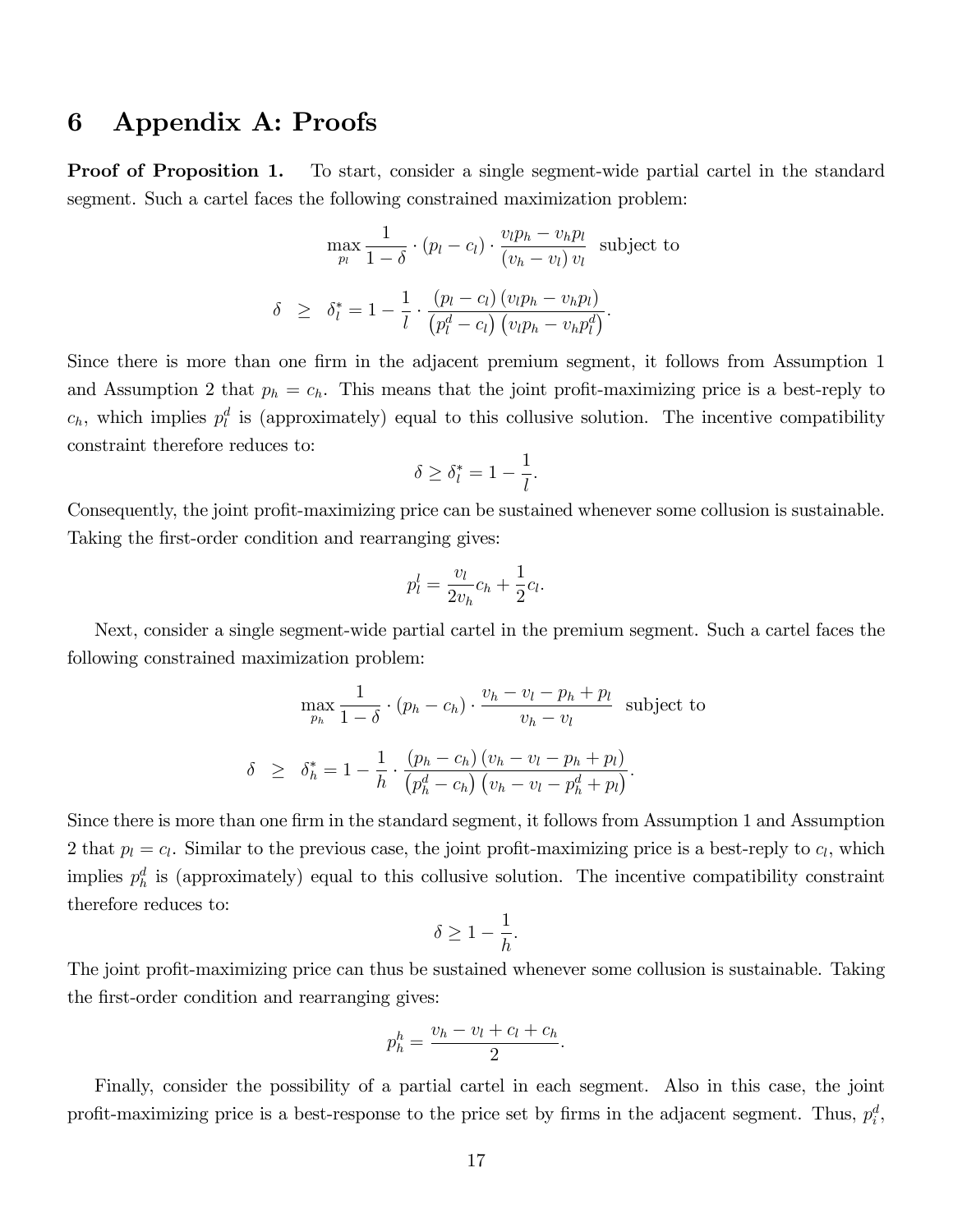$i = l, h$ , is again (approximately) equal to this collusive solution and the incentive constraints reduce to:

$$
\delta \ge 1 - \frac{1}{l}
$$
, and  $\delta \ge 1 - \frac{1}{h}$ .

Hence, the joint profit-maximizing prices can be sustained whenever some segment-wide collusion is feasible. The collusive optimum is therefore given by the respective first-order conditions. Rearranging gives:

$$
p_l^{lh} = \frac{(v_h - v_l) v_l + 2v_h c_l + v_l c_h}{4v_h - v_l},
$$
  

$$
p_h^{lh} = \frac{2(v_h - v_l) v_h + v_h c_l + 2v_h c_h}{4v_h - v_l}.
$$

г

**Proof of Corrolary 1.** To begin, note that the market shares of the two segments absent collusion are given by:

$$
s_l^* = \frac{c_h v_l - c_l v_h}{(v_h - v_l)(v_l - c_l)},
$$
  

$$
s_h^* = \frac{v_l (v_h - v_l - c_h + c_l)}{(v_h - v_l)(v_l - c_l)}.
$$

Using the collusive prices as specified in Proposition 1, when there is a partial cartel in the standard segment only its sales share is:

$$
s_l^l = \frac{c_h v_l - p_l^l v_h}{(v_h - v_l) (v_l - p_l^l)} = \frac{v_h (c_h v_l - c_l v_h)}{(v_h - v_l) (2v_h v_l - c_h v_l - c_l v_h)},
$$

which is smaller than the Nash equilibrium share when:

$$
s_l^l - s_l^* = \frac{v_h (c_h v_l - c_l v_h)}{(v_h - v_l) (v_l (v_h - c_h) + v_h (v_l - c_l))} - \frac{c_h v_l - c_l v_h}{(v_h - v_l) (v_l - c_l)} < 0.
$$

Rearranging gives:

$$
-v_l\left(v_h-c_h\right)<0,
$$

which holds.

Using the collusive prices as specified in Proposition 1, when there is a partial cartel in the premium segment only its sales share is:

$$
s_h^h = \frac{v_l (v_h - v_l - p_h^h + c_l)}{(v_h - v_l) (v_l - c_l)} = \frac{v_l (v_h - v_l - c_h + c_l)}{2 (v_h - v_l) (v_l - c_l)},
$$

which is smaller than the Nash equilibrium share when: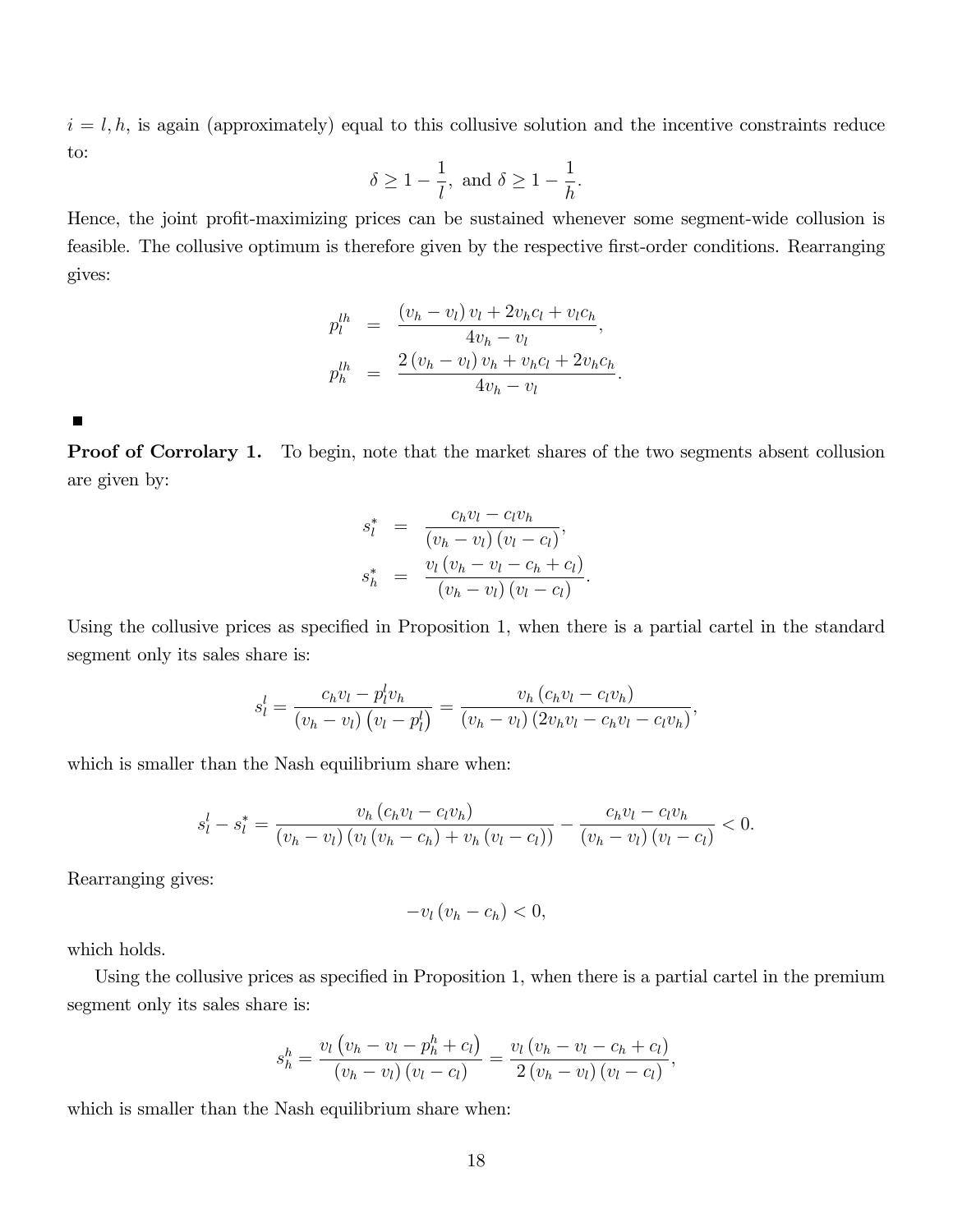$$
s_{h}^{h} - s_{h}^{*} = \frac{v_{l} (v_{h} - v_{l} - c_{h} + c_{l})}{2 (v_{h} - v_{l}) (v_{l} - c_{l})} - \frac{v_{l} (v_{h} - v_{l} - c_{h} + c_{l})}{(v_{h} - v_{l}) (v_{l} - c_{l})} < 0,
$$

which holds.

Finally, consider the case in which there is a partial cartel in both segments. We show that  $s_h^{lh} > s_h^*$ when  $(v_l - c_l) s_l^* > (v_h - c_h) s_h^*$  $\hat{h}$ . By the prices as specified in Proposition 1,  $s_h^{lh}$  is given by:

$$
s_{h}^{lh} = \frac{v_l (v_h - v_l - p_h^{lh} + p_l^{lh})}{(v_h - v_l) (v_l - p_l^{lh})} = \frac{v_l [2v_h (v_h - v_l) - 2c_h v_h + c_h v_l + c_l v_h]}{(v_h - v_l) [v_l (v_h - c_h) + 2v_h (v_l - c_l)]}.
$$

Comparing with the Nash equilibrium share:

$$
\frac{s_h^{lh}}{(v_h - v_l) [v_l (v_h - c_h) + 2v_h (v_l - c_l)]} > \frac{s_h^*}{(v_h - v_l) [v_l (v_h - c_h) + 2v_h (v_l - c_l)]} > \frac{v_l (v_h - v_l - c_h + c_l)}{(v_h - v_l) (v_l - c_l)}.
$$

Rearranging and using the above specifications for  $s_l^*$  $i \nmid a$  and  $s_h^*$  $h$  gives:

$$
(v_l - c_l) \cdot s_l^* > (v_h - c_h) \cdot s_h^*.
$$

Hence, we conclude that if  $(v_l - c_l) s_l^* > (v_h - c_h) s_h^*$  $\lambda_h^*$ , then  $s_l^{lh} < s_l^*$  and  $s_h^{lh} > s_h^*$  (and vice versa).

Proof of Lemma 1. To begin, note that the all-inclusive cartel could mimic the situation with two segment-wide partial cartels as specified in Proposition 1. Yet, since  $\delta > \tilde{\delta} \equiv \max\left\{1 - \frac{1}{l}\right\}$  $\frac{1}{l}, 1-\frac{1}{h}$  $\frac{1}{h}$ , the industry-wide cartel can improve upon this outcome. Next, recall that the joint profit-maximizing prices in the two partial cartels case are in fact best-responses to the adjacent segment. This has the implication that when the cartel increases prices further it holds that  $p_i^d = \tilde{p}_i$ ,  $i = l, h$ . That is, a deviant firm finds it optimal to not just cut its price slightly below the collusive segment price, but to lower it further to the best-reply level.

Given this deviating strategy, let us now proceed by writing down the Lagrangian of the constrained maximization problem:

$$
L (p_l, p_h) = \frac{1}{1 - \delta} \cdot \left[ (p_h - c_h) \cdot \frac{v_h - v_l - p_h + p_l}{v_h - v_l} + (p_l - c_l) \cdot \frac{v_l p_h - v_h p_l}{(v_h - v_l) v_l} \right] + \lambda_1 \cdot \left[ (p_h - c_h) \cdot \frac{v_h - v_l - p_h + p_l}{v_h - v_l} - (1 - \delta) \cdot h \cdot \frac{(v_h - v_l + p_l - c_h)^2}{4 (v_h - v_l)} \right] + \lambda_2 \cdot \left[ (p_l - c_l) \cdot \frac{v_l p_h - v_h p_l}{(v_h - v_l) v_l} - (1 - \delta) \cdot l \cdot \frac{(v_l p_h - v_h c_l)^2}{4 v_h (v_h - v_l) v_l} \right].
$$

The corresponding Karush-Kuhn-Tucker (KKT) conditions are: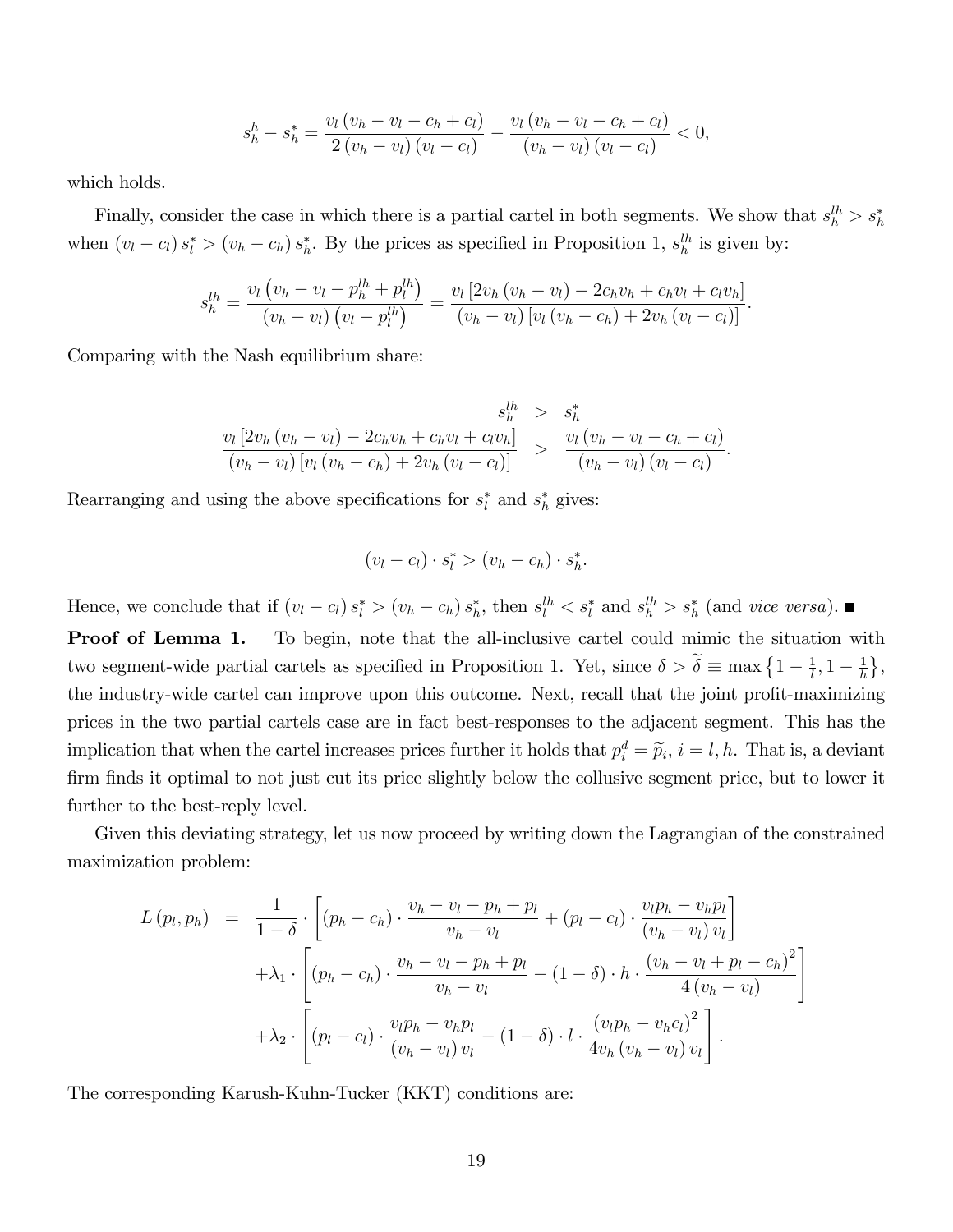$$
\frac{\partial L}{\partial p_h} = \frac{1}{1-\delta} \cdot [v_h - v_l - 2p_h + 2p_l + c_h - c_l] + \lambda_1 \cdot [v_h - v_l - 2p_h + p_l + c_h]
$$

$$
+ \lambda_2 \cdot \left[ p_l - c_l - (1-\delta) \cdot l \cdot \frac{(v_l p_h - v_h c_l)}{2v_h} \right] = 0
$$

$$
\frac{\partial L}{\partial p_l} = \frac{1}{1-\delta} \cdot \left[ \frac{2v_l p_h - 2v_h p_l + v_h c_l - v_l c_h}{v_l} \right] \n+ \lambda_1 \cdot \left[ p_h - c_h - (1-\delta) \cdot h \cdot \frac{(v_h - v_l + p_l - c_h)}{2} \right] + \lambda_2 \cdot \left[ \frac{v_l p_h - 2v_h p_l + v_h c_l}{v_l} \right] = 0 \n\lambda_1, \lambda_2 \ge 0
$$

$$
\lambda_1 \cdot \left[ (p_h - c_h) \cdot (v_h - v_l - p_h + p_l) - (1 - \delta) \cdot h \cdot \frac{(v_h - v_l + p_l - c_h)^2}{4} \right] = 0
$$
  

$$
\lambda_2 \cdot \left[ (p_l - c_l) \cdot (v_l p_h - v_h p_l) - (1 - \delta) \cdot l \cdot \frac{(v_l p_h - v_h c_l)^2}{4v_h} \right] = 0
$$

To show that all incentive constraints must be binding when the joint profit maximum cannot be sustained, we consider two cases: (i) the incentive constraints of all high-quality firms are binding, whereas the incentive constraints of the low-quality firms are not and (ii) the incentive constraints of all low-quality firms are binding, whereas the incentive constraints of the high-quality firms are not. For both cases, we derive a contradiction.

Case (i):  $\lambda_1 > 0$  and  $\lambda_2 = 0$ . In this case, the KKT conditions reduce to:

$$
\frac{\partial L}{\partial p_h} = \frac{1}{1 - \delta} \cdot [v_h - v_l - 2p_h + 2p_l + c_h - c_l] + \lambda_1 \cdot [v_h - v_l - 2p_h + p_l + c_h] = 0
$$

$$
\frac{\partial L}{\partial p_l} = \frac{1}{1-\delta} \cdot \left[ \frac{2v_l p_h - 2v_h p_l + v_h c_l - v_l c_h}{v_l} \right]
$$

$$
+ \lambda_1 \cdot \left[ p_h - c_h - (1-\delta) \cdot h \cdot \frac{(v_h - v_l + p_l - c_h)}{2} \right] = 0
$$

$$
\lambda_1 > 0, \lambda_2 = 0
$$

$$
\lambda_1 \cdot \left[ (p_h - c_h) \cdot (v_h - v_l - p_h + p_l) - (1-\delta) \cdot h \cdot \frac{(v_h - v_l + p_l - c_h)^2}{4} \right] = 0.
$$

As the price of the basic good is unconstrained, we know that:

$$
\frac{2v_lp_h - 2v_hp_l + v_hc_l - v_lc_h}{v_l} = 0.
$$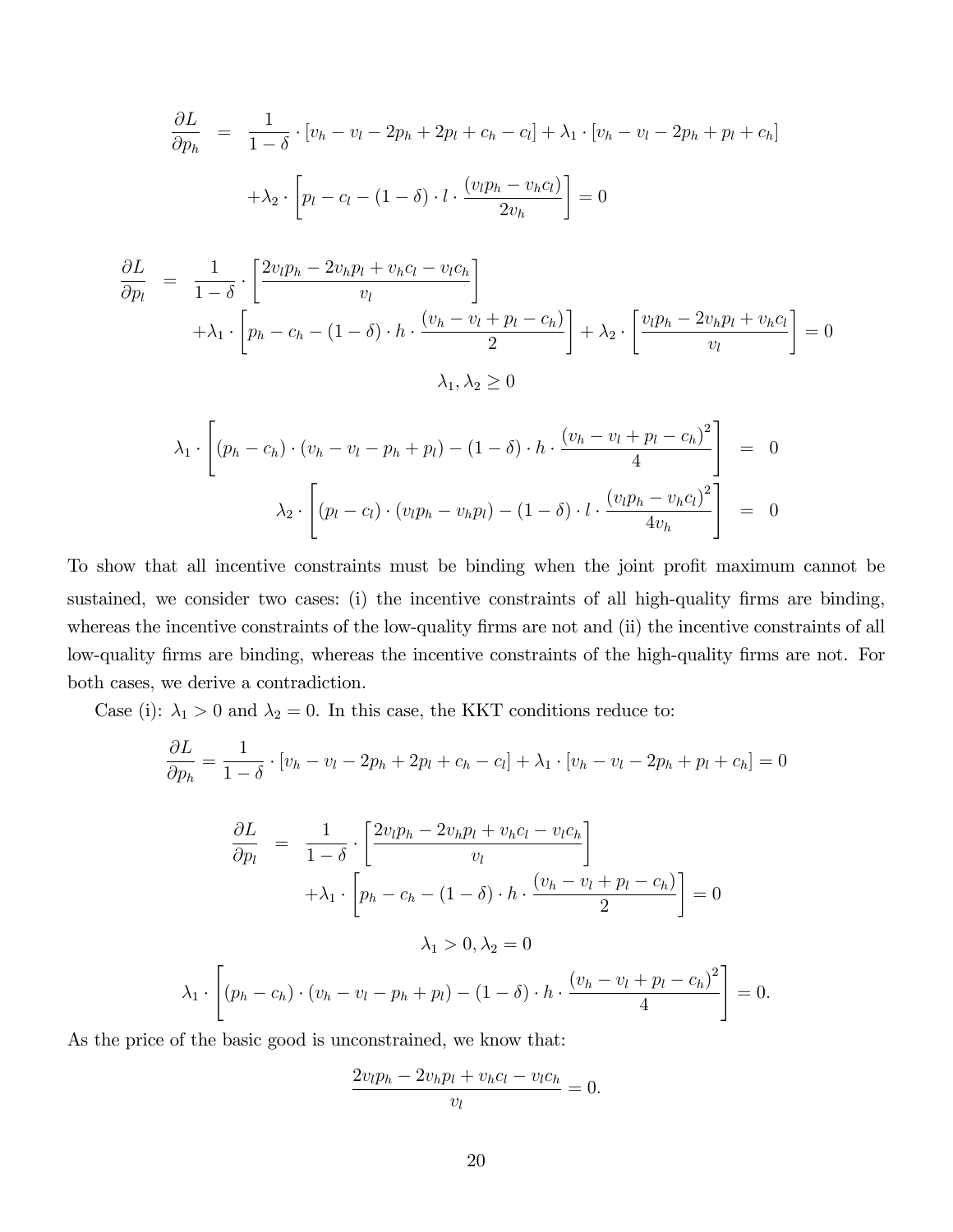Hence, by the second KKT condition it must hold that:

$$
p_h - c_h - (1 - \delta) \cdot h \cdot \frac{(v_h - v_l + p_l - c_h)}{2} = 0,
$$

whereas by the last KKT condition, we know:

$$
(p_h - c_h) \cdot (v_h - v_l - p_h + p_l) - (1 - \delta) \cdot h \cdot \frac{(v_h - v_l + p_l - c_h)^2}{4} = 0
$$
  

$$
\Leftrightarrow p_h - c_h = (1 - \delta) \cdot h \cdot \frac{(v_h - v_l + p_l - c_h)^2}{4(v_h - v_l - p_h + p_l)}.
$$

Combining gives:

$$
(1 - \delta) \cdot h \cdot \frac{(v_h - v_l + p_l - c_h)^2}{4(v_h - v_l - p_h + p_l)} - (1 - \delta) \cdot h \cdot \frac{(v_h - v_l + p_l - c_h)}{2} = 0,
$$

or

$$
v_h - v_l - 2p_h + p_l + c_h = 0.
$$

Combining with the first KKT condition, this implies:

$$
v_h - v_l - 2p_h + p_l + c_h + p_l - c_l = 0,
$$

which cannot hold as  $p_l > c_l$  under collusion; a contradiction.

Case (ii):  $\lambda_1 = 0$  and  $\lambda_2 > 0$ . In this case, the KKT conditions reduce to:

$$
\frac{\partial L}{\partial p_h} = \frac{1}{1-\delta} \cdot [v_h - v_l - 2p_h + 2p_l + c_h - c_l] + \lambda_2 \cdot \left[ p_l - c_l - (1-\delta) \cdot l \cdot \frac{(v_l p_h - v_h c_l)}{2v_h} \right] = 0
$$

$$
\frac{\partial L}{\partial p_l} = \frac{1}{1-\delta} \cdot \left[ \frac{2v_l p_h - 2v_h p_l + v_h c_l - v_l c_h}{v_l} \right] + \lambda_2 \cdot \left[ \frac{v_l p_h - 2v_h p_l + v_h c_l}{v_l} \right] = 0
$$

$$
\lambda_1 = 0, \lambda_2 > 0
$$

$$
\lambda_2 \cdot \left[ (p_l - c_l) \cdot (v_l p_h - v_h p_l) - (1-\delta) \cdot l \cdot \frac{(v_l p_h - v_h c_l)^2}{4v_h} \right] = 0.
$$

As the price of the premium product is unconstrained, we know that:

 $v_h - v_l - 2p_h + 2p_l + c_h - c_l = 0.$ 

Hence, by the first KKT condition it must hold that:

$$
p_l - c_l - (1 - \delta) \cdot l \cdot \frac{(v_l p_h - v_h c_l)}{2v_h} = 0,
$$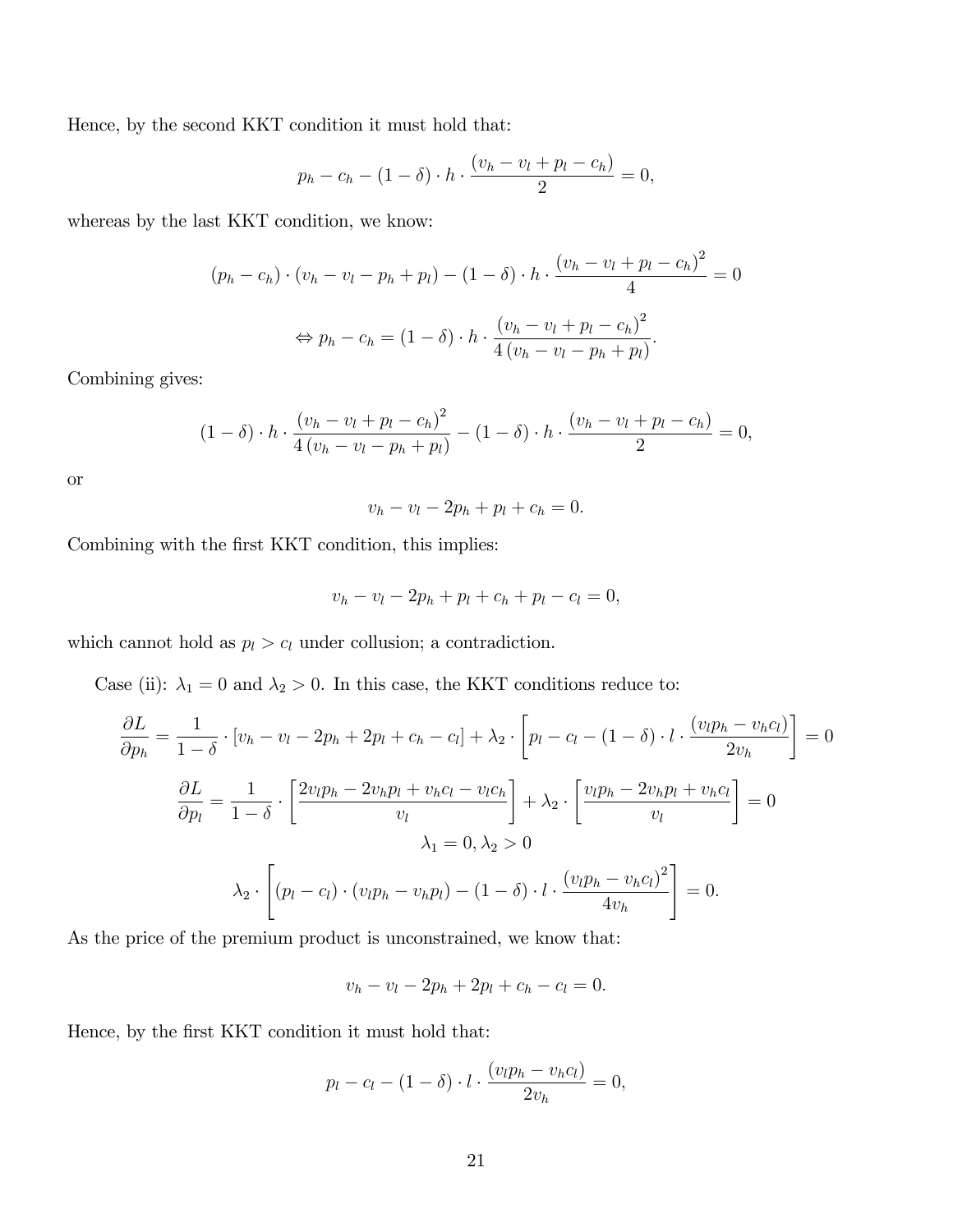whereas by the last KKT condition, we know that:

$$
(p_l - c_l) \cdot (v_l p_h - v_h p_l) - (1 - \delta) \cdot l \cdot \frac{(v_l p_h - v_h c_l)^2}{4v_h} = 0 \Leftrightarrow
$$

$$
p_l - c_l = (1 - \delta) \cdot l \cdot \frac{(v_l p_h - v_h c_l)^2}{4v_h (v_l p_h - v_h p_l)}.
$$

Combining gives:

$$
(1 - \delta) \cdot l \cdot \frac{(v_l p_h - v_h c_l)^2}{4v_h (v_l p_h - v_h p_l)} - (1 - \delta) \cdot l \cdot \frac{(v_l p_h - v_h c_l)}{2v_h} = 0,
$$

or

$$
v_l p_h - 2v_h p_l + v_h c_l = 0.
$$

Combining with the second KKT condition, this implies:

$$
v_l p_h - 2v_h p_l + v_h c_l + v_l p_h - v_l c_h = 0,
$$

which cannot hold as  $p_h > c_h$  under collusion, a contradiction. We thus conclude that when a profitmaximizing industry-wide cartel sets prices below the joint profit maximum all incentive constraints must be binding.  $\blacksquare$ 

Proof of Proposition 2. Industry-wide collusion is sustainable when:

$$
\delta \geq \delta_l^* = 1 - \frac{1}{l} \cdot \frac{(p_l - c_l) (v_l p_h - v_h p_l)}{(p_l^d - c_l) (v_l p_h - v_h p_l^d)}, \text{ and}
$$
  

$$
\delta \geq \delta_h^* = 1 - \frac{1}{h} \cdot \frac{(p_h - c_h) (v_h - v_l - p_h + p_l)}{(p_h^d - c_h) (v_h - v_l - p_h^d + p_l)}.
$$

To begin, the all-inclusive cartel can mimic the two partial cartels scenario as described in Proposition 1. In that case,  $p_l^a = p_l^d$  and  $p_h^a = p_h^d$  so that the incentive constraints reduce to:

$$
\delta \ge 1 - \frac{1}{l}
$$
, and  $\delta \ge 1 - \frac{1}{h}$ .

Thus, the industry-wide cartel can sustain the following prices whenever some collusion is sustainable:

$$
p_l^i = p_l^{lh} = \frac{(v_h - v_l) v_l + 2v_h c_l + v_l c_h}{4v_h - v_l}, \text{ and}
$$
  

$$
p_h^i = p_h^{lh} = \frac{2(v_h - v_l) v_h + v_h c_l + 2v_h c_h}{4v_h - v_l}.
$$

This would be the outcome when  $\delta = \tilde{\delta}$ .

If  $\delta > \tilde{\delta}$ , then the industry-wide cartel is able and willing to raise prices further. In that case, deviating prices are a best-response to the adjacent quality segment and strictly below the collusive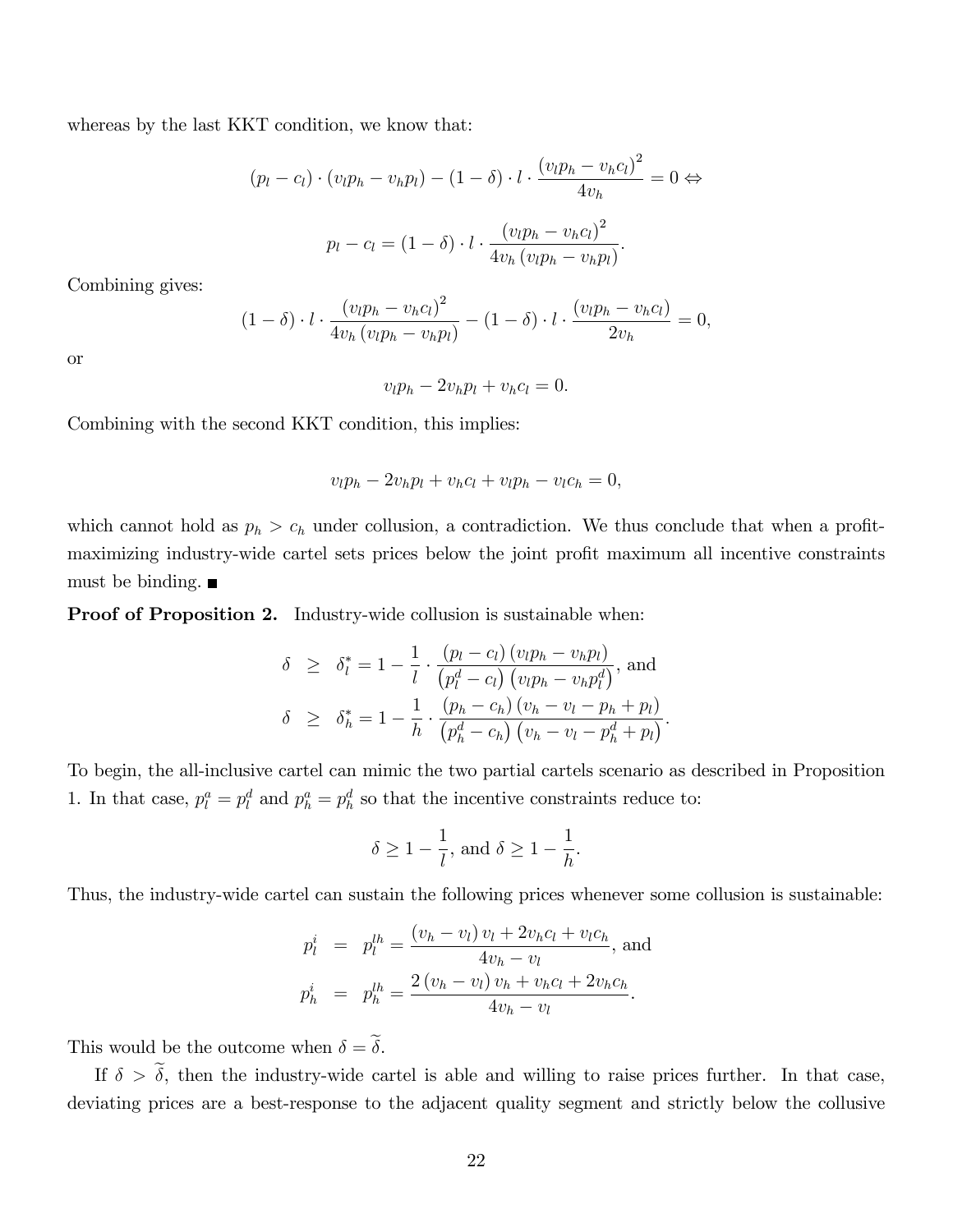level. Using  $p_l^d = (v_l p_h^a + v_h c_l) / 2v_h$  and  $p_h^d = (v_h - v_l + p_l^a + c_h) / 2$ , the critical discount factors can be written as:

$$
\delta_l^* = 1 - \frac{1}{l} \cdot \frac{(p_l - c_l) (v_l p_h - v_h p_l)}{(p_l^d - c_l) (v_l p_h - v_h p_l^d)} = 1 - \frac{1}{l} \cdot \left[ \frac{2 (p_l^d - c_l) (p_l - c_l) - (p_l - c_l)^2}{(p_l^d - c_l)^2} \right], \text{ and}
$$

$$
\delta_h^* = 1 - \frac{1}{h} \cdot \frac{(p_h - c_h) (v_h - v_l - p_h + p_l)}{(p_h^d - c_h) (v_h - v_l - p_h^d + p_l)} = 1 - \frac{1}{h} \cdot \left[ \frac{2 (p_h^d - c_h) (p_h - c_h) - (p_h - c_h)^2}{(p_h^d - c_h)^2} \right].
$$

Note that, in both cases, the last term between brackets is strictly below 1 so that the incentive constraints are tighter than in the scenario with two partial cartels. By Lemma 1, when collusion is constrained, the industry-wide cartel sets its prices such that  $\delta = \delta_l^* = \delta_h^*$  $\frac{*}{h}$ .

Finally, if  $\delta \to 1$ , then none of the incentive constraints bind in which case collusive prices are given by the first-order conditions. Rearranging gives:

$$
p_l^a = p_l^m = \frac{v_l + c_l}{2}
$$
, and  $p_h^a = p_h^m = \frac{v_h + c_h}{2}$ .

 $\Box$ 

**Proof of Proposition 3.** Using the full collusive unconstrained prices as specified in Proposition 2, the profit-maximizing production levels are given by:

$$
D_l^a = \frac{v_l c_h - v_h c_l}{2l v_l (v_h - v_l)},
$$
  
\n
$$
D_h^a = \frac{(v_h - v_l) - c_h + c_l}{2h (v_h - v_l)},
$$

which is precisely half the Nash demand:

$$
D_l^* = \frac{v_l c_h - v_h c_l}{l(v_h - v_l)v_l},
$$
  

$$
D_h^* = \frac{(v_h - v_l) - c_h + c_l}{h(v_h - v_l)}
$$

:

 $\blacksquare$ 

**Proof of Corollary 2.** Absent collusion, total market demand is given by

$$
D^* = \frac{v_l - c_l}{v_l}.
$$

Under full collusion at the joint profit maximum, it is:

$$
D^a = \frac{v_l - c_l}{2v_l}.
$$

Combining with the results from the previous proposition, it can be easily verified that

$$
\frac{D_i^a}{D^a} = \frac{D_i^*}{D^*}, \forall i \in L, H.
$$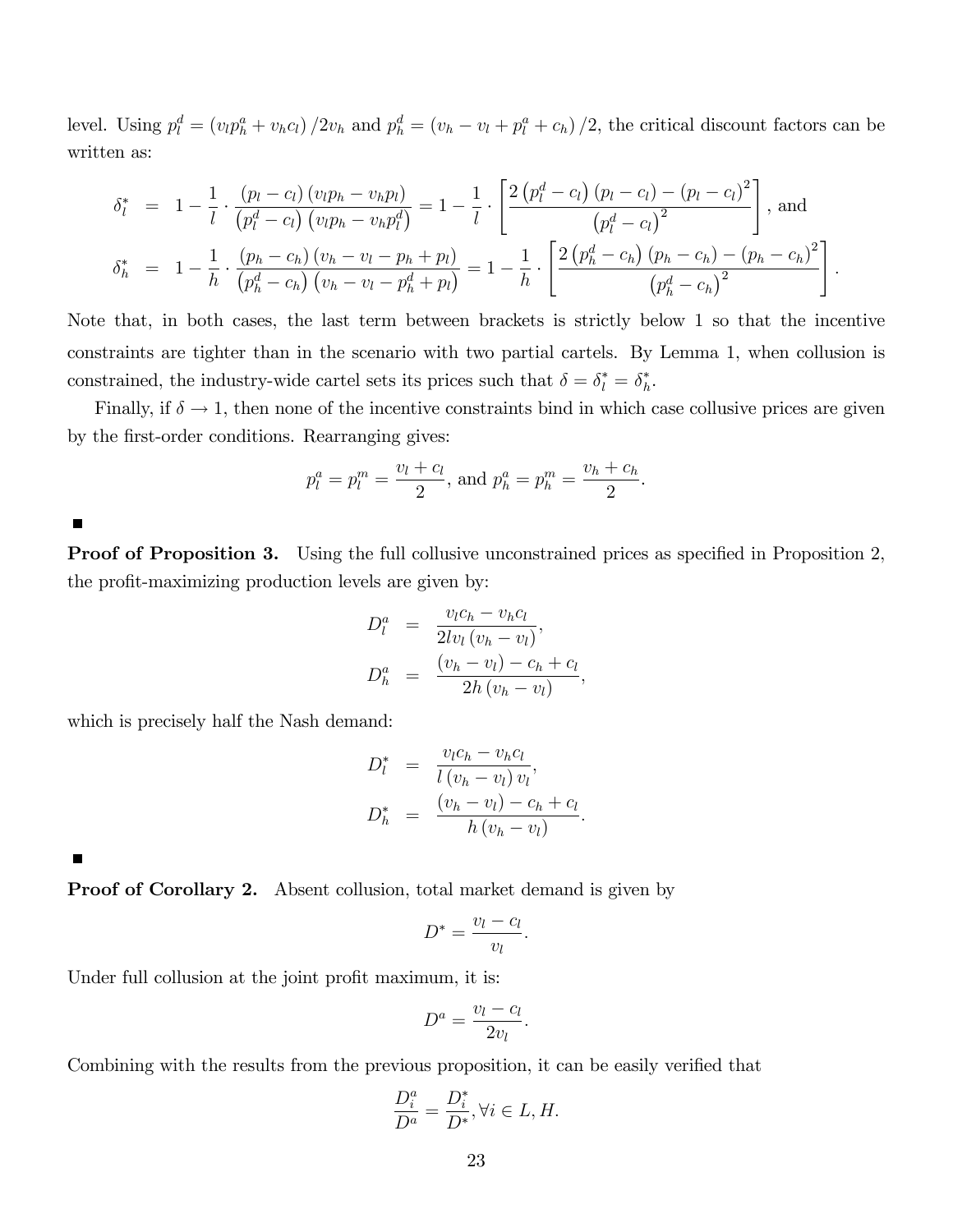Proof of Proposition 4. To begin, note that consumer surplus can be written as:

$$
CS = \int_{\frac{p_l}{v_l}}^{\frac{p_h - p_l}{v_h - v_l}} (\theta \cdot v_l) d\theta - p_l \cdot \frac{v_l p_h - v_h p_l}{(v_h - v_l) v_l} + \int_{\frac{p_h - p_l}{v_h - v_l}}^1 (\theta \cdot v_h) d\theta - p_h \cdot \frac{v_h - v_l - p_h + p_l}{v_h - v_l} = \frac{p_h^2 + \frac{v_h}{v_l} p_l^2 - 2p_h (p_l + v_h - v_l) + v_h (v_h - v_l)}{2 (v_h - v_l)},
$$

which is monotonically decreasing in both prices. Hence, all types of cartel are bad for buyers in the sense that at least one consumer pays more for the same quality and no consumer pays less. It follows that consumer surplus is highest absent collusion. Moreover, since consumer welfare is strictly decreasing in segment prices, it holds that  $CS^l$ ,  $CS^h > CS^{lh}$  (by Proposition 1) and  $CS^{lh} \geq CS^a$  (by Proposition 2). We conclude that  $CS^* > CS^l, CS^h > CS^{lh} \geq CS^a$ .

Finally, let us compare  $CS^l$  and  $CS^h$ . Combining the consumer surplus formula with the prices given in Proposition 1, one obtains:

$$
CS^{l} = \frac{4(v_{h} - v_{l})(v_{h} - c)^{2} + v_{l}c^{2}}{8v_{h}(v_{h} - v_{l})}, \text{ and}
$$
  

$$
CS^{h} = \frac{(v_{h} - v_{l})(v_{h} + 3v_{l} - 2c) + c^{2}}{8(v_{h} - v_{l})}.
$$

Taking the difference yields:

$$
CS^{l} - CS^{h} = \frac{3v_{h}(v_{h} - v_{l} - 2c) + 3c^{2}}{8v_{h}},
$$

which for  $c \to 0$  reduces to

$$
\frac{3v_h(v_h - v_l)}{8v_h} > 0.
$$

Next,  $CS^l - CS^h$  is convex in c and negative at the upper bound,  $c = v_h - v_l$  (Assumption 1):

$$
\frac{-3v_h\left(v_h - v_l\right) + 3\left(v_h - v_l\right)^2}{8v_h} < 0.
$$

Also note that:

$$
CS^{l} - CS^{h} = \frac{3v_{h}(v_{h} - v_{l} - 2c) + 3c^{2}}{8v_{h}} = 0 \Rightarrow c^{2} - 2cv_{h} + v_{h}(v_{h} - v_{l}) = 0,
$$

which has  $\tilde{c} = v_h - \sqrt{v_h v_l}$  as the smaller root. Combining these findings then leads to the following conclusion. For a given quality gap  $v_h - v_l$ : (i) if  $c \in [0, \tilde{c})$ , then  $CS^l > CS^h$ , and (ii) if  $c \in (\tilde{c}, v_h - v_l)$ , then  $CS^h > CS^l$ .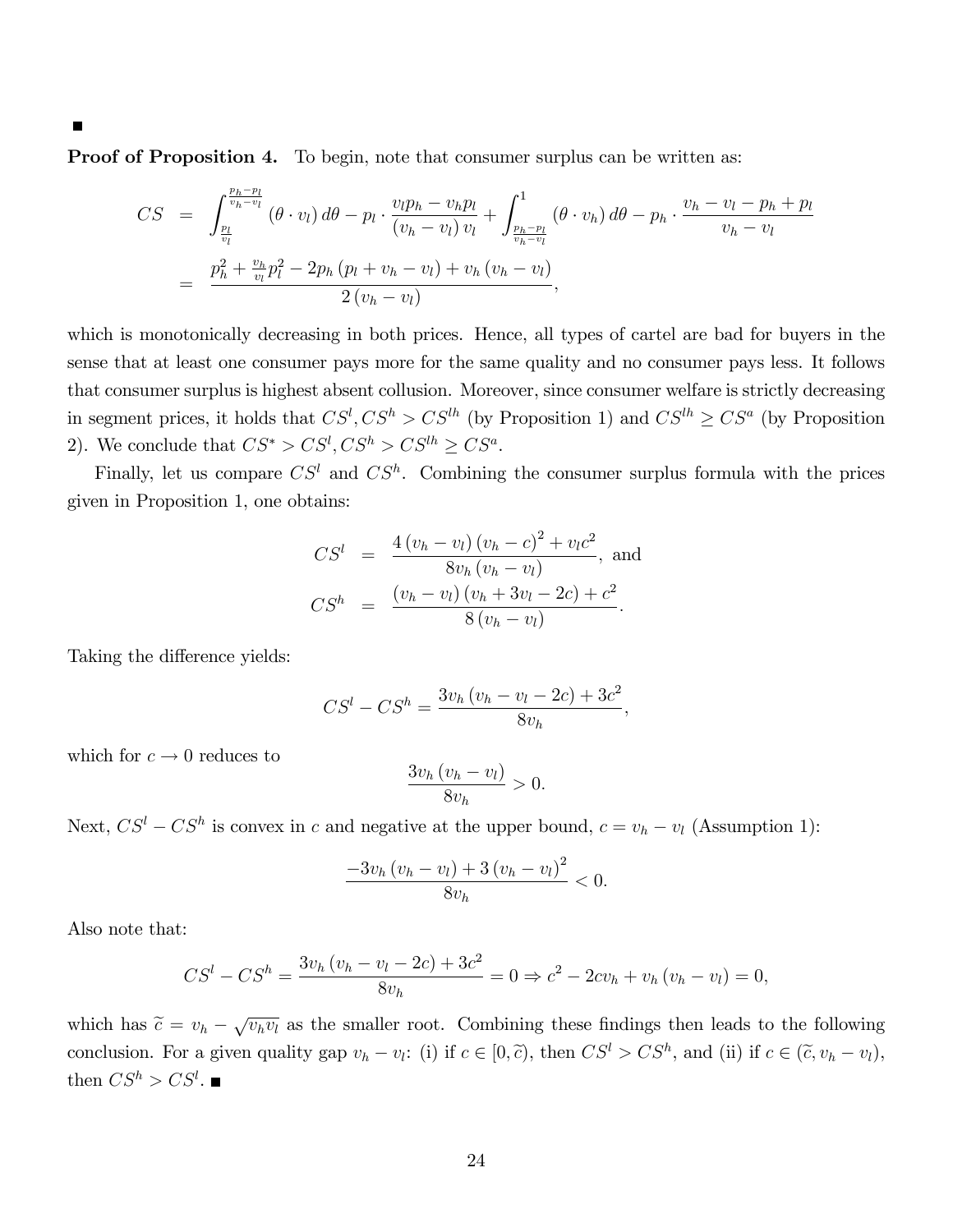Proof of Proposition 5. First, note that social welfare is generally given by:

$$
SW(p_l, p_h) = \int_{\frac{p_l}{v_h - v_l}}^{\frac{p_h - p_l}{v_h - v_l}} (\theta \cdot v_l) d\theta - c_l \cdot \left(\frac{p_h - p_l}{v_h - v_l} - \frac{p_l}{v_l}\right) + \int_{\frac{p_h - p_l}{v_h - v_l}}^1 (\theta \cdot v_h) d\theta - c_h \cdot \left(1 - \frac{p_h - p_l}{v_h - v_l}\right),
$$

yielding

$$
SW(p_l, p_h) = \frac{v_l v_h (v_h - v_l) + 2c_l (p_l v_h - p_h v_l) - v_l p_h (p_h - 2p_l) - p_l^2 v_h - 2v_l c_h (p_l - p_h + v_h - v_l)}{2 (v_h - v_l) v_l}.
$$

Next, note that the Hessian is negative definite:

$$
\frac{d^2SW(p_l, p_h)}{dp_h^2} = -\frac{1}{(v_h - v_l)} < 0,
$$
  

$$
\frac{d^2SW(p_l, p_h)}{dp_l^2} = -\frac{v_h}{v_l(v_h - v_l)} < 0,
$$
  

$$
\frac{d^2SW(p_l, p_h)}{dp_ldp_h} = 0.
$$

Hence,

$$
\det\begin{bmatrix} -\frac{1}{(v_h - v_l)} & 0\\ 0 & -\frac{v_h}{(v_l - v_h)v_l} \end{bmatrix} > 0.
$$

The social optimum is thus given by the first-order conditions.

$$
\frac{dSW(p_l, p_h)}{dp_h} = 0 \Rightarrow p_h = c_h + p_l - c_l,
$$
  

$$
\frac{dSW(p_l, p_h)}{dp_h} = 0 \Rightarrow p_l = c_l + \frac{p_h v_l - c_h v_l}{v_h}.
$$

Combining gives:

$$
p_l = c_l \text{ and } p_h = c_h.
$$

 $\blacksquare$ 

**Proof of Proposition 6.** Let us first consider the case where  $\delta \geq \hat{\delta} \equiv \max \{\delta_l^{**} \}$  $\{e_i^{**}, \delta_h^{**}\}$  so that the industry-wide cartel will set the unconstrained monopoly prices as specified in Proposition 2. Combining the collusive prices as given in Proposition 1 and Proposition 2 with the general social welfare function gives:

$$
SW^{l} = \frac{8cv_{h}v_{l} + 4v_{h}^{2}(v_{h} - v_{l}) - 4cv_{h}(2v_{h} - c) - c^{2}v_{l}}{8v_{h}(v_{h} - v_{l})},
$$
  
\n
$$
SW^{h} = \frac{3c(c + 2v_{l}) - 6cv_{h} - v_{l}^{2} + v_{h}(3v_{h} - 2v_{l})}{8(v_{h} - v_{l})},
$$
  
\n
$$
SW^{lh} = \frac{2v_{h}(6v_{h}^{3} + v_{l}^{3}) - 2v_{h}c(12v_{h}^{2} + 5v_{l}^{2}) + 2c^{2}v_{l}^{2} - v_{l}v_{h}^{2}(13v_{h} + v_{l}) + v_{l}v_{h}c(34v_{h} - 9c) + 12c^{2}v_{h}^{2}}{2(v_{h} - v_{l})(4v_{h} - v_{l})^{2}},
$$
  
\n
$$
SW^{a} = \frac{3(v_{h} - v_{l})(v_{h} - 2c) + 3c^{2}}{8(v_{h} - v_{l})}.
$$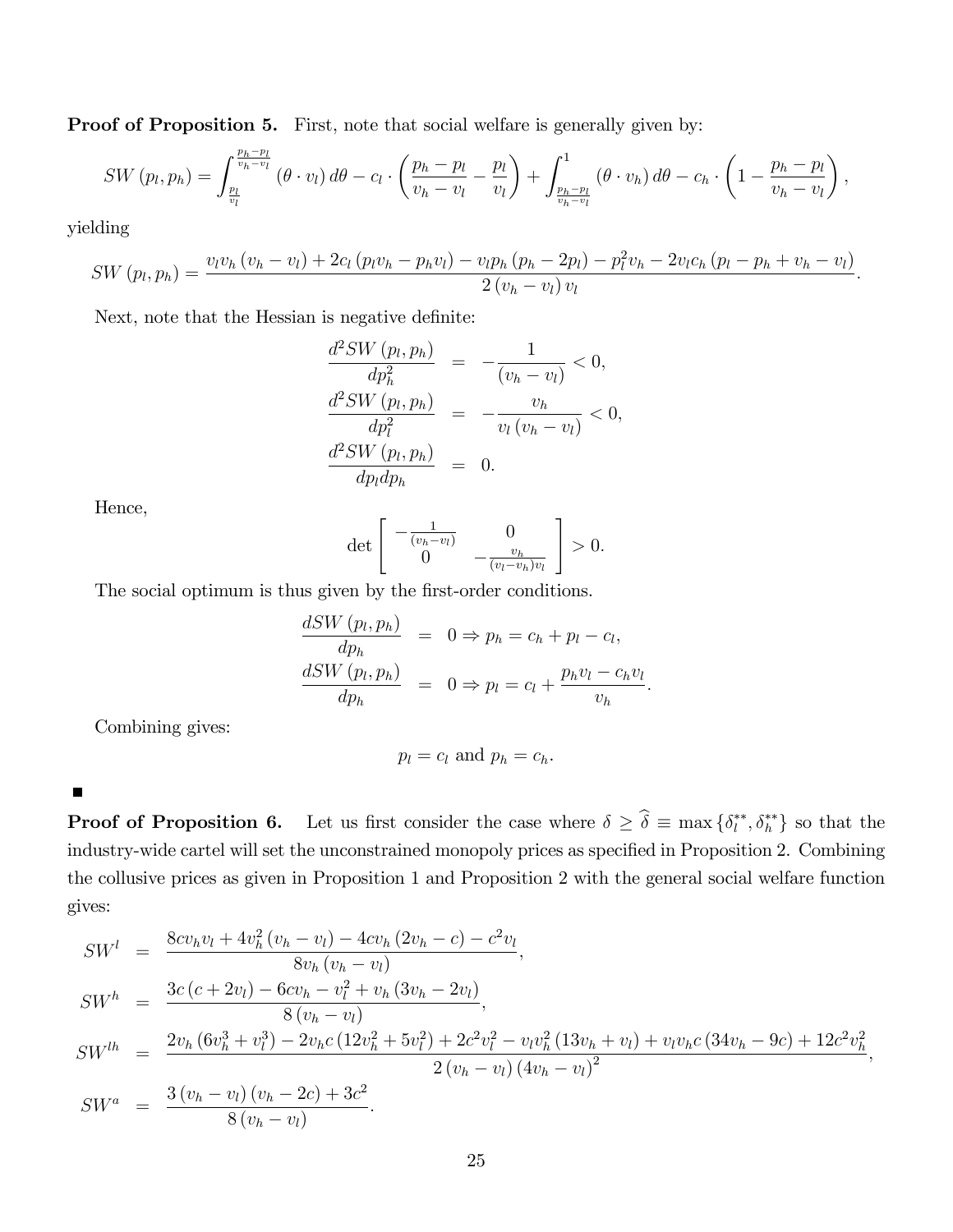Comparing the societal surplus under a single segment-wide cartel regime with the social welfare with a industry-wide cartel yields:

$$
SWl - SWa = \frac{(v_h - c)^2}{8v_h} > 0,
$$
  
\n
$$
SWh - SWa = \frac{1}{8}v_l > 0.
$$

Next, let us compare social welfare under the two partial cartels scenario with social welfare under unconstrained full collusion:

$$
SW^{lh} - SW^a = v_l \cdot \frac{(v_h - v_l) (v_h (20v_h - 11v_l) - 2c (4v_h - 3v_l)) - (12v_h - 5v_l) c^2}{8 (v_h - v_l) (4v_h - v_l)^2}.
$$

Notice that  $SW^{lh} - SW^a > 0$  for  $c \to 0$  and that the difference  $SW^{lh} - SW^a$  decreases monotonically in c. Substituting the upper bound  $c = v_h - v_l$  (Assumption 1) in  $SW^{lh} - SW^a$  gives:

$$
\frac{v_l^2 (20v_h - 11v_l)}{8 (4v_h - v_l)^2} > 0.
$$

We conclude that social welfare under partial collusion is strictly higher than under an industry-wide cartel capable of sustaining the joint profit maximum.

Finally, let us consider the case where  $\delta \in \left[\tilde{\delta}, \hat{\delta}\right]$  so that the industry-wide cartel sets prices below the monopoly level. We show that social welfare declines when the incentive constraints are binding and the prices set by the Örms continuously increase along the interval ranging from the two partial cartels to the industry-wide cartel prices as specified in Proposition 2.

Now suppose that both incentive constraints are binding (Lemma 1) and consider a marginal increase in the discount factor. The binding incentive constraints are given by:

$$
(p_h - c_h) \cdot (v_h - v_l - p_h + p_l) - (1 - \delta) \cdot h \cdot \frac{(v_h - v_l + p_l - c)^2}{4} = 0
$$
  

$$
p_l \cdot (v_l p_h - v_h p_l) - (1 - \delta) \cdot l \cdot \frac{(v_l p_h)^2}{4v_h} = 0
$$

Since a marginal increase in the discount factor relaxes both incentive constraints this yields an increase in collusive prices. Specifically, we can distinguish a direct effect and an indirect effect. The latter comes from the fact that a price increase in one segment enables a price increase in the adjacent segment. Using the binding incentive constraints and solving for  $p_h$  and  $p_l$  yields:

$$
p_h(p_l) = \frac{1}{2} (c + v_h - v_l + p_l) + \frac{1}{2} \sqrt{(h (\delta - 1) + 1) (v_h - v_l - c + p_l)^2}
$$
(5)

$$
p_l(p_h) = \frac{1}{4v_h^2} \left[ 2p_h v_h v_l + 2\sqrt{p_h^2 v_h^2 v_l^2 \left( l \left( \delta - 1 \right) + 1 \right)} \right]. \tag{6}
$$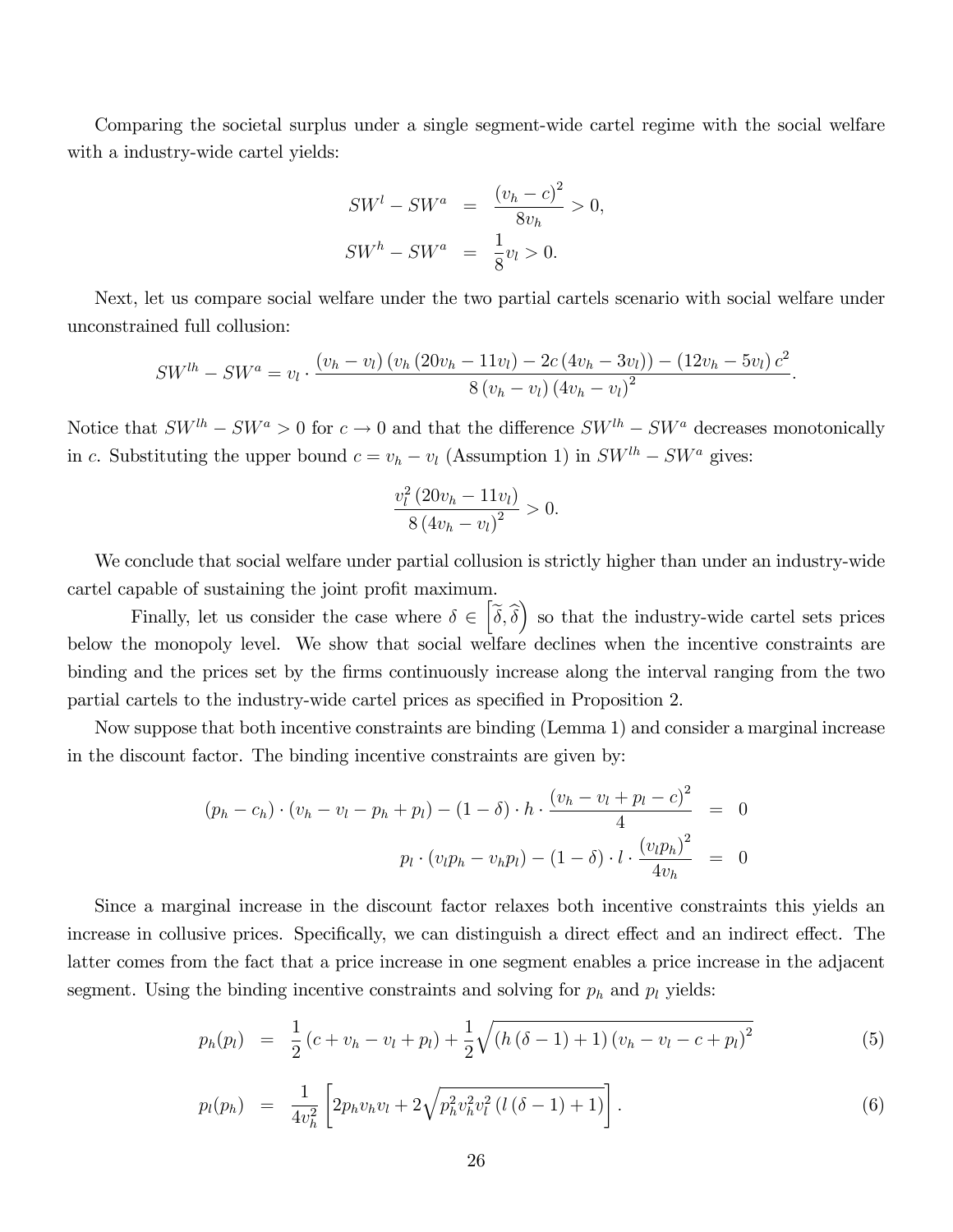These expressions show that the two prices  $p_h$  and  $p_l$  are positively related. Starting with an increase in  $p_h$ , the impact on social welfare is

$$
\frac{dSW}{dp_h} = -\frac{dp_l(p_h)}{dp_h}v_l - \frac{1 - \frac{dp_l}{dp_h}}{v_h - v_l} \cdot (v_h - v_l - c) = -\frac{dp_l(p_h)}{dp_h}v_l - \left(1 - \frac{dp_l(p_h)}{dp_h}\right) \cdot D_h^* \cdot h.
$$

The first term captures the market size effect. Since an increase in  $p_h$  has a positive indirect effect on  $p_l$  this effect is negative. The second term captures the market share effect. If  $p_h$  increases, then some customers move to the standard segment. This effect is, however, countered by the indirect positive effect on  $p_l$ . Nevertheless, a sufficient condition for the market share effect to be negative is that  $\frac{dp_l(p_h)}{dp_h} < 1$ , which holds because  $0 < (l(\delta - 1) + 1) < 1$  and:

$$
\frac{dp_l}{dp_h} = \frac{v_l}{2v_h} \left( \frac{\left(l\left(\delta - 1\right) + 1\right) p_h v_h v_l}{\sqrt{\left(l\left(\delta - 1\right) + 1\right) p_h^2 v_h^2 v_l^2} } + 1 \right) < 1.
$$

Let us now turn to the increase of  $p_l$ . The impact on social welfare is given by:

$$
\frac{dSW}{dp_l} = \frac{1}{v_l} \cdot (-v_l) + \frac{\frac{dp_h}{dp_l} - 1}{v_h - v_l} \cdot (v_h - v_l - c) = -1 - \left(1 - \frac{dp_h}{dp_l}\right) \cdot D_h^* \cdot h < 0.
$$

As before, the first term captures the market size effect and the second term captures the market share effect. Since  $\frac{dp_h}{dp_l} \geq 0$  and  $D_h^* \cdot h < 1$ , the combined effect is negative. Taken together, societal surplus therefore gradually decreases when prices increase marginally along the interval as specified in Proposition 2. We conclude that  $SW^{lh} \geq SW^a$ .

**Proof of Proposition 7.** Social welfare under the different partial cartel scenarios is provided in the proof of Proposition 6. Comparing them yields the following thresholds in reference to  $k = c/(v_h - v_l)$ :

$$
SW^h \geq SW^{lh} \Leftrightarrow c/(v_h - v_l) \geq k_1 \equiv (4v_h + v_l) / (12v_h - 5v_l) \in (0, 1),
$$
  
\n
$$
SW^h \geq SW^l \Leftrightarrow c/(v_h - v_l) \geq k_2 \equiv (v_h - \sqrt{v_h v_l}) / (v_h - v_l) \in (0, 1),
$$
  
\n
$$
SW^{lh} \geq SW^l \Leftrightarrow c/(v_h - v_l) \geq k_3 \equiv [2 (4v_h - 3v_l) v_h] / (8v_h^2 - 2v_h v_l + v_l^2) \in (0, 1).
$$

It can be readily verified that there is a quality-ratio:

$$
v_h/v_l = \rho \equiv \sqrt{2}/2 + 3/4,
$$

for which all thresholds are equal, *i.e.*,  $k_1 = k_2 = k_3$ . Moreover, if  $v_h/v_l > \rho$ , then  $k_1 > k_2 > k_3$  and if  $v_h/v_l < \rho$ , then  $k_3 > k_2 > k_1$ . The welfare ranking under the different partial cartel regimes as specified in the proposition then follows accordingly.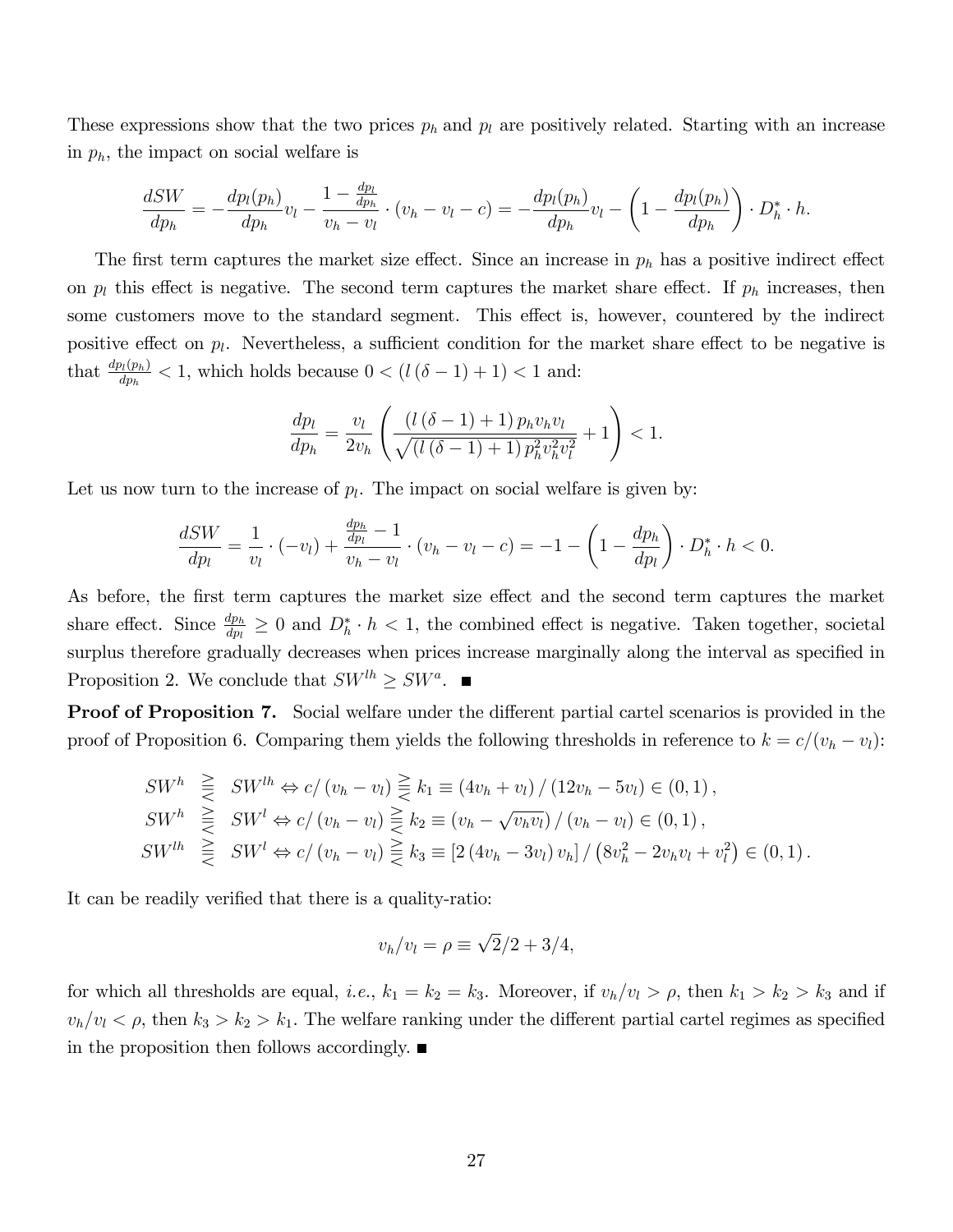### 7 Appendix B: Multi-product Firms

The analyses in this paper have been performed under the assumption that each producer offers a single quality. Alternatively, sellers may simultaneously supply multiple quality variants. In this appendix, we briefly discuss how allowing for such multi-product firms might affect our main findings. To be clear, a multi-product firm within our framework is a firm with two divisions; one in each segment. All other assumptions are as above.

To begin, it can be easily verified that the presence of multi-product firms does not alter the impact of the all-inclusive cartel. The reason is that in our setting the industry-wide cartel de facto operates as a multi-plant monopolist, which implies that all pricing externalities are internalized. Therefore, and irrespective of the number of multi-product members, prices are as given by Proposition 2. In light of the main analysis above, these prices are also sustainable since the incentive constraint of a multi-product firm is effectively a combination of incentive constraints of two independently operating quality divisions.

Next, consider the case of two segment-wide partial cartels. How would the presence of multiproduct firms affect the collusive outcome as specified in Proposition 1? To address this question, let the number of multi-product firms be given by  $k \geq 0$ . The collusive best-replies of the standard and premium segment-wide cartels are then respectively given by:

$$
p_l^{lh} = \frac{v_l \left(1 + \frac{k}{h}\right) p_h^{lh} + v_h c_l - \frac{k}{h} v_l c_h}{2v_h},
$$

and

$$
p_h^{lh} = \frac{(v_h - v_l) + \left(1 + \frac{k}{h}\right)p_l^{lh} + c_h - \frac{k}{l}c_l}{2}.
$$

Note that when there are no multi-product firms  $(k = 0)$ , the collusive outcome is the same as in Proposition 1. By contrast, if all firms would sell both quality variants  $(k = l = h)$ , then the joint profit maximum coincides with that of an industry-wide cartel (Proposition 2). In general, the more multi-product firms in this case, the larger the extent to which pricing externalities are internalized and the higher are the profit-maximizing prices.

This solution is feasible whenever some collusion is sustainable. The reason is as follows. Since the collusive segment price is weakly below the best-response to the collusive price in the other segment, the optimal deviating strategy is to undercut the collusive price(s) by the smallest possible amount. This implies that incentive compatibility is effectively only determined by the discount factor and the number of firms involved. In fact, the incentive constraint of a multi-product firm is less tight than that of a single-product seller in this case since deviating in one submarket induces a lower cartel price in the adjacent segment.

Finally, let us discuss the possibility of a single segment-wide partial cartel with one or more multiproduct members. In this situation, the collusive best-reply functions are the same as above. The key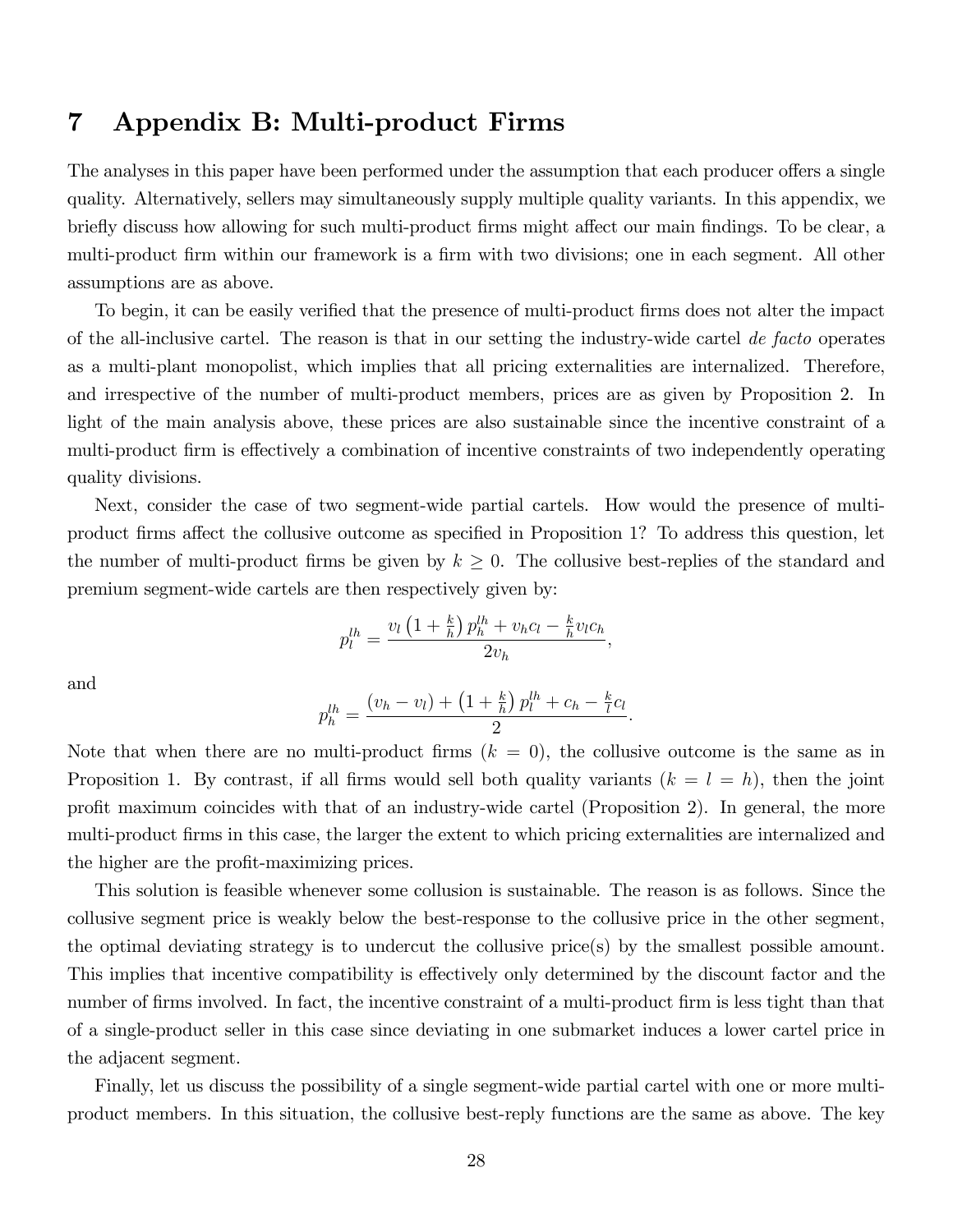difference with the two segment-wide partial cartels case is, however, that the price in the noncollusive segment equals marginal costs when the number of outsiders exceeds two. Therefore, independent of the number of multi-product firms, prices remain as in Proposition 1.

Yet, this situation changes when there are only two firms active in the adjacent segment. To see this, suppose there is a single partial cartel in the premium submarket. Suppose further that  $k = 1$  and  $l = 2$ . The multi-product firm could now contemplate the following strategy. Rather than keeping price at costs in the standard segment it may increase this price. This implies that the multi-product firm sacrifices all its market share in the low quality submarket, because the best-reply by the outsider is to price below it. Such a strategy is nevertheless profitable since profits remain zero in the low quality submarket and increase in the premium segment. The latter is due to the strategic complementarity of the choice variable.

To see that this strategy is also feasible, consider the incentive constraint of the multi-product Örm when it would indeed set price above costs in the standard segment:

$$
\frac{1}{1-\delta} \cdot (p_h^c - c_h) \cdot \frac{v_h - v_l - p_h^c + p_l}{(v_h - v_l) h} \ge (p_h^d - c_h) \cdot \frac{v_h - v_l - p_h^d + p_l}{(v_h - v_l)} + (p_l^d - c_l) \cdot \frac{v_l p_h^c - v_h p_l}{(v_h - v_l) v_l}.
$$

First note that in this case the multi-product firm faces a tighter incentive constraint than singleproduct firms because its deviating profits are (weakly) higher, whereas collusive profits are the same. Second, since price exceeds costs in the standard segment, the optimal deviating strategy for the multiproduct Örm is to cut price in both submarkets simultaneously. Finally, the outsider charges a price weakly below the best-response to the collusive premium price and that collusive price itself is weakly below the best-response to the price in the low quality segment. Optimal deviating prices are therefore (approximately) equal to the segment prices, *i.e.*,  $p_h^d = p_h^c$  and  $p_l^d = p_l$ . This reduces the incentive constraint of the multi-product firm to:

$$
[1 - (1 - \delta) h] \cdot (p_h^c - c_h) (v_h - v_l - p_h^c + p_l) - (1 - \delta) h \cdot (p_l - c_l) \frac{v_l p_h^c - v_h p_l}{v_l} \ge 0.
$$

Provided that some collusion is sustainable, the collusive price  $p<sub>h</sub><sup>c</sup>$  is the same as in Proposition 1 when  $p_l = c_l$ . However, the above strategy is also feasible for a high enough discount factor. In fact, if  $\delta \to 1$ , then the multi-product firm could set and sustain the best-responses:  $p_l = (v_l p_h^c + v_h c_l)/2v_h$  and  $p_h^c = (v_h - v_l + p_l + c_h)/2$ . Notice that these are precisely the prices that would result in case of two segment-wide partial cartels. In a similar vein, multi-product firms may lead to higher collusive prices when there is a single segment-wide cartel in the standard segment and there are two firms active in the adjacent premium segment.

In sum, in most cases the presence of multi-product firms does not affect the collusive outcome, but when it does, cartel prices are higher. This can occur when there are two partial cartels or when there is a single partial cartel and there are two firms active in the adjacent segment.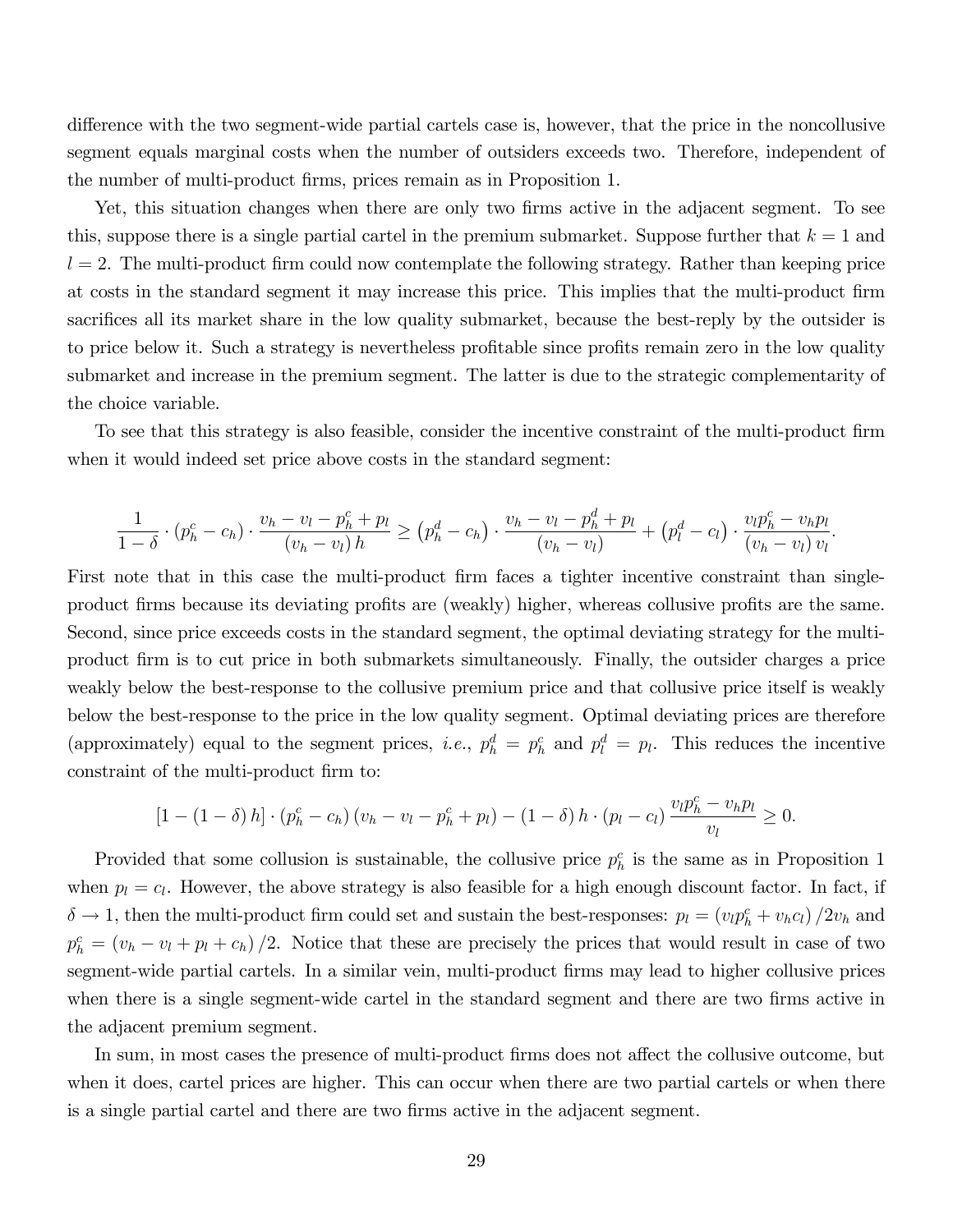## References

- [1] Bonnet, C. and Z. Bouamra-Mechemache (2019), Yogurt Cartel: Yogurt Cartel of Private Label Providers in France: Impact on Prices and Welfare, TSE Working Papers 19-1012, Toulouse School of Economics.
- [2] Bos, Iwan and Joseph E. Harrington Jr. (2010), "Endogenous Cartel Formation with Heterogeneous Firms," RAND Journal of Economics,  $41(1)$ , 92-117.
- [3] Bos, Iwan, Marco A. Marini and Riccardo Saulle (2020), "Cartel Formation with Quality Differentiation," *Mathematical Social Sciences*, 106, 33-50.
- [4] Bos, Iwan and Marco A. Marini (2019), "Cartel Stability under Quality Differentiation," Economics Letters, 174, 70-73.
- [5] De Roos, Nicolas and Vladimir Smirnov (2020), "Collusion, Price Dispersion, and Fringe Competition," Working Paper, Sydney University.
- $[6]$  De Roos, Nicolas (2001), "Collusion with a Competitive Fringe: An Application to Vitamin C," Working Paper, Yale University.
- [7] Donsimoni, Marie-Paule (1985), "Stable Heterogeneous Cartels," *International Journal of Indus*trial Organization, 3(4), 451-467.
- [8] Ecchia, Giulio and Luca Lambertini (1997), "Minimum Quality Standards and Collusion," Journal of Industrial Economics, 45(1), 101-113.
- [9] Gabszewicz, Jean J. and Jacques-François Thisse (1979), "Price Competition, Quality and Income Disparities," Journal of Economic Theory,  $20(3)$ , 340-359.
- [10] Häckner, Jonas (1994), "Collusive Pricing in Markets for Vertically Differentiated Products,"  $In$ ternational Journal of Industrial Organization, 12(2), 155-177.
- [11] Harrington, Joseph E. Jr. (2006), "How do Cartels Operate?," Foundations and Trends in Microeconomics, 2(1), 1-105.
- [12] Hasnas, Irina and Christian Wey (2015), "Full versus Partial Collusion among Brands and Private Label Producers," DICE Discussion Paper, 190.
- [13] Inderst, Roman, Frank P. Maier-Rigaud, and Ulrich Schwalbe (2014), "Umbrella Effects," Journal of Competition Law & Economics, 10(3), 739-763.